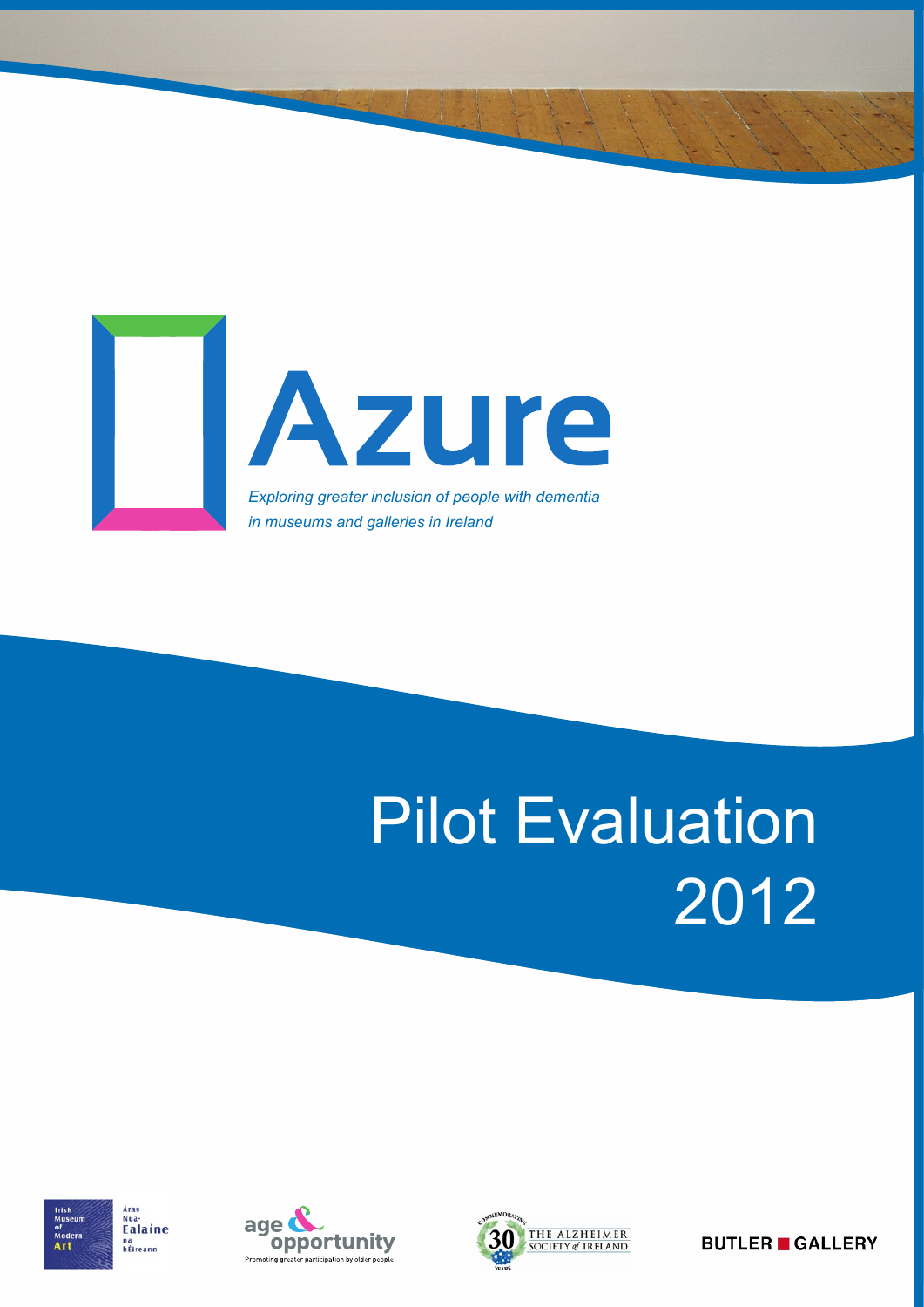Published by Age & Opportunity Copyright © 2012 Age & Opportunity

law, no part of this publication may be reproduced, stored or transmitted in any form or by any means without prior permission in writing from the publisher. All rights reserved. Apart from any use permitted under current Irish copyright

ISBN 978-1-900578-026

Marino Institute of Education Griffith Avenue Dublin 9 01 805 7709 www.ageandopportunity.ie Age & Opportunity



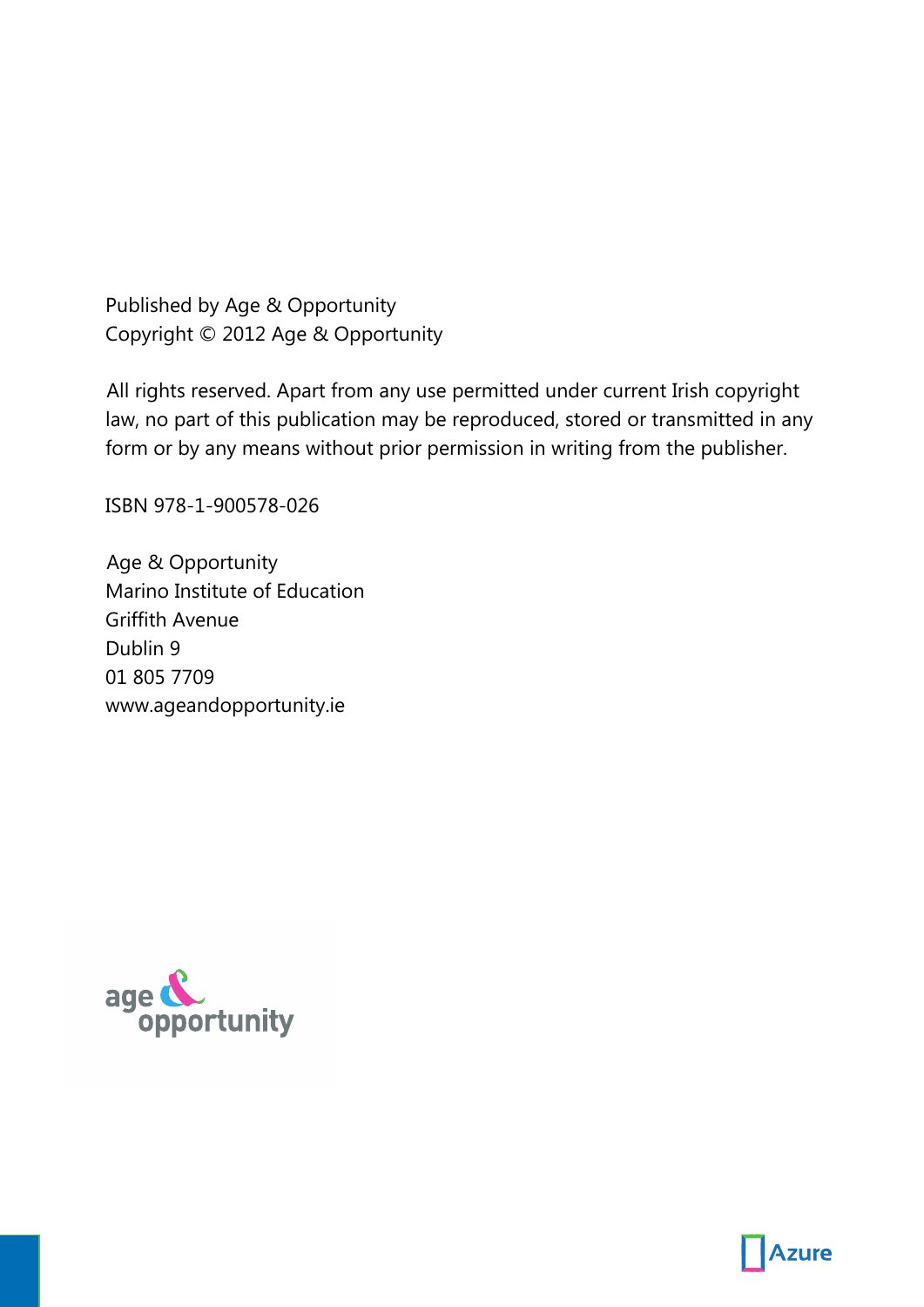# **Contents**

| Foreword                      | ii |
|-------------------------------|----|
| Acknowledgements              | iv |
| Introduction                  | 1  |
| <b>Evaluation Methodology</b> | 7  |
| Organisation                  | 9  |
| <b>Facilitated Sessions</b>   | 15 |
| Analysis                      | 21 |
| Recommendations               | 25 |
| Conclusion                    | 28 |
| Appendices                    | 29 |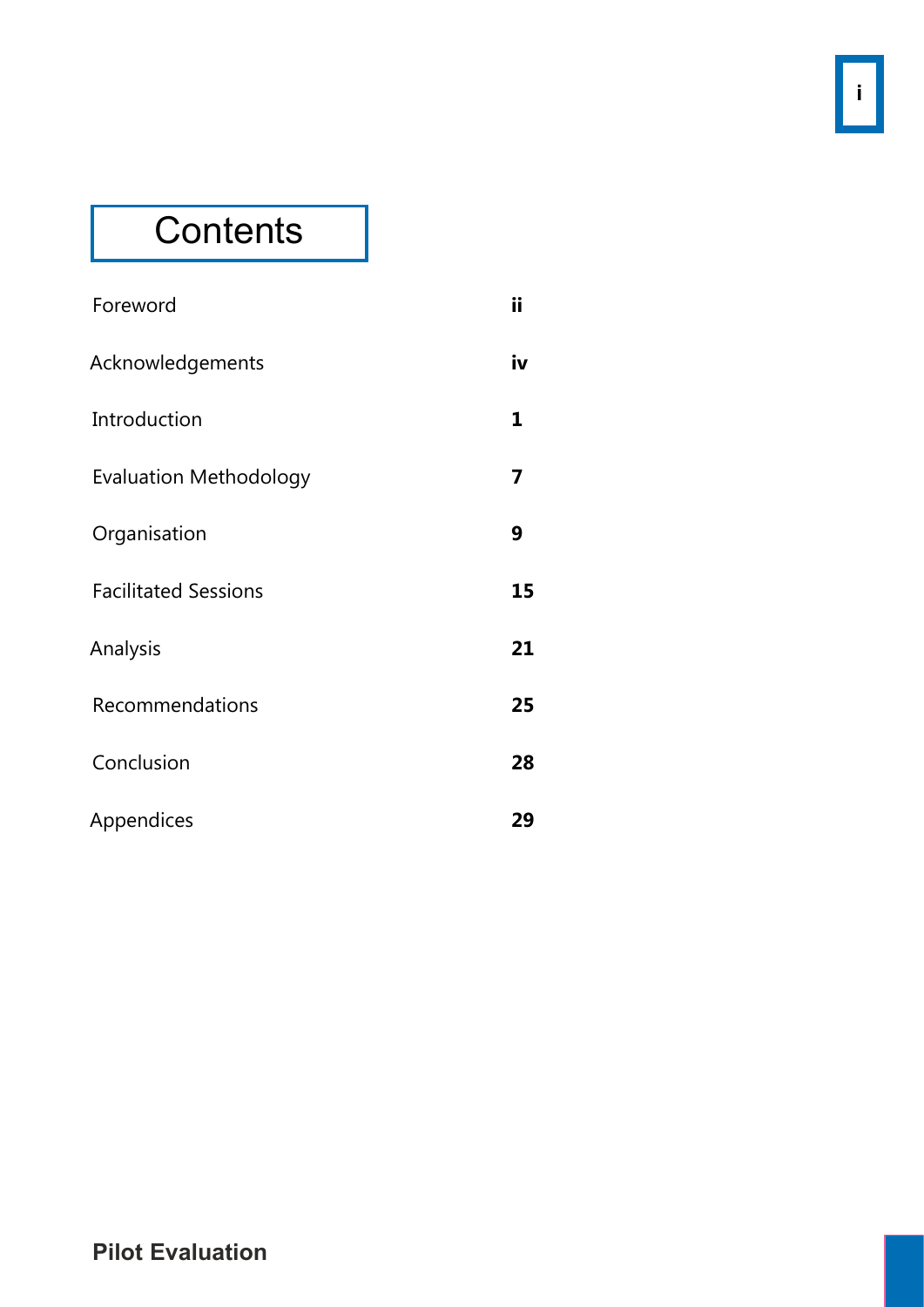# Foreword

Greater participation in the arts by people of all ages is a question of citizenship and of enabling people to fulfil their potential. It plays a particularly important role in the development of a positive self-image and identity for older people and it can build connections and promote social capital.

We at Age & Opportunity are committed to increasing the participation of older people in the arts as artists, participants, audience and organisers. We are proud of the contribution that our programmes make towards this aim. For example, by working collaboratively with a growing number of partner organisations in promoting and coordinating the Bealtaine festival every May, we reach tens of thousands of people.

The contributions of each of the organizations that have partnered with us in the pilot phase of Azure are critical to the programme. Each has contributed in a very committed and positive way. Also, following the experience of the pilot, each is convinced that the approach has great potential in an Irish context, as evidenced by this evaluation. The partners in Azure are: Age & Opportunity, The Alzheimer Society of Ireland, Butler Gallery, and the Irish Museum of Modern Art.

We recognize that there is an ongoing challenge to ensure that harder-to-reach older groups are involved in the country's arts and cultural life. We and our partners have been pleased to collaborate on Azure as it has enabled us to explore ways of involving more people with dementia and of addressing some of the barriers that hinder participation.

The arts can play an important role in the lives of people with dementia in a number of ways, contributing to changes in awareness and to developing thinking about issues like dementia. The arts can also enhance the quality of life of individuals affected. This is because of its capacity to engage emotions and facilitate communication (including non-verbal communication). They can also

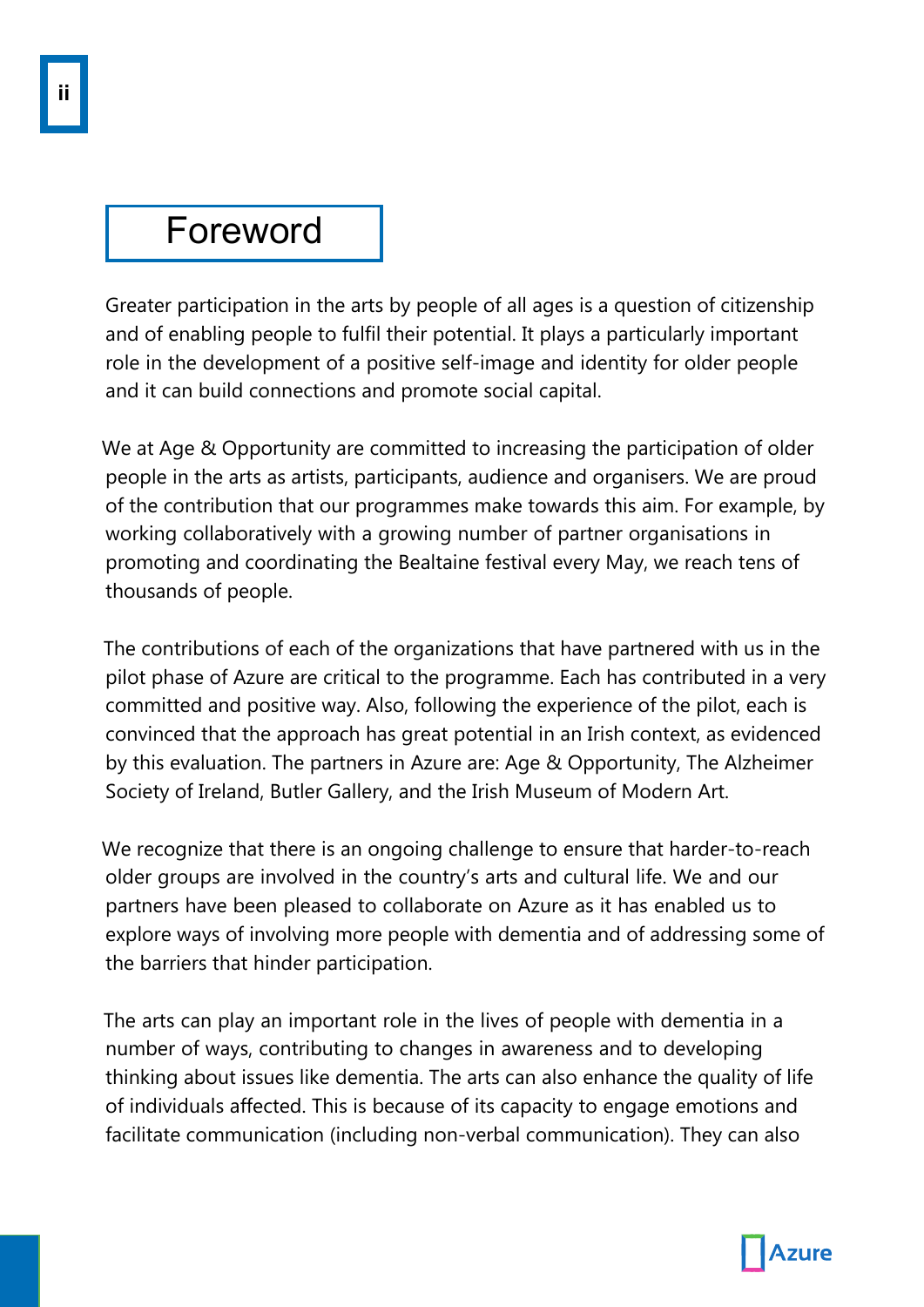foster greater involvement in communities by people affected by the condition. Through the arts a space can be created for interaction and sharing between people with dementia and those close to them in a non-medicalised environment.

The latest projections for the incidence of dementia in Ireland suggest that over 140,000 people may be living with dementia by 2041. This requires a range of responses from different sectors of Irish society as we seek to create communities that are inclusive of people affected by dementia and their carers. We are hoping that this evaluation of the pilot phase of Azure will enable other statutory bodies and organisations to contribute with us to taking this work forward.

*Catherine Rose CEO Age & Opportunity*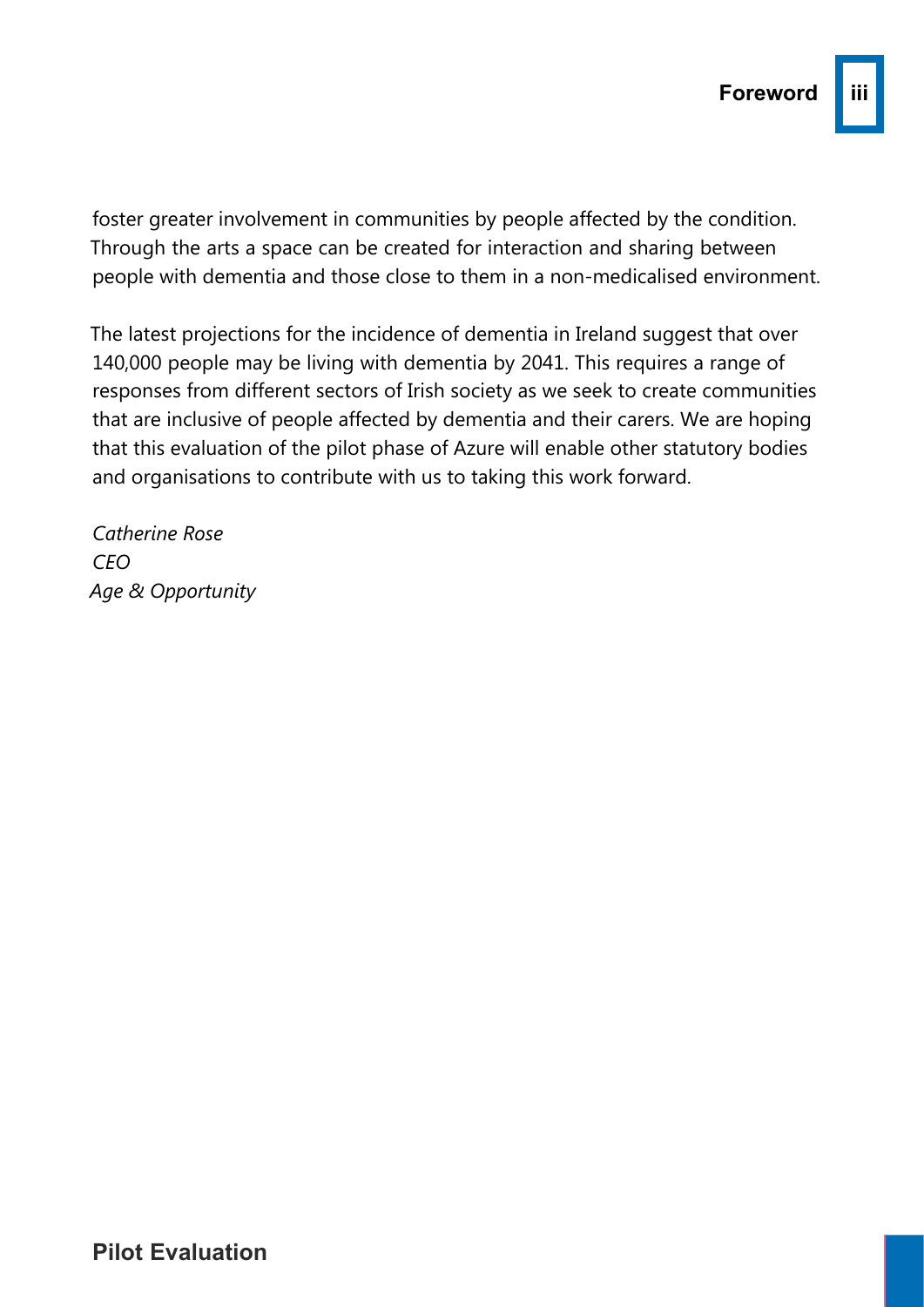# Acknowledgements

Age & Opportunity would like to acknowledge and thank a number of people who contributed to this evaluation and to the pilot of the Azure programme. The Butler Gallery organised the delivery of pilot, which was funded by the Community Foundation of Ireland. This evaluation and the round-table meeting have been funded by the Ireland Funds and the HSE National Lottery fund, 2012.

Sheila Grace coordinated the compilation of the evaluation. Each of the members of the Steering Group and the organisations they represent contributed in a range of ways to both the pilot programme and to its evaluation. They are: Avril Dooley, Alzheimer Society of Ireland, Ann Leahy, Age & Opportunity (Chairperson of the group), Bairbre Ann Harkin, Butler Gallery, Helen O'Donoghue, Irish Museum of Modern Art, Rebecca McLaughlin, Age & Opportunity, and Caroline Orr, Irish Museum of Modern Art.

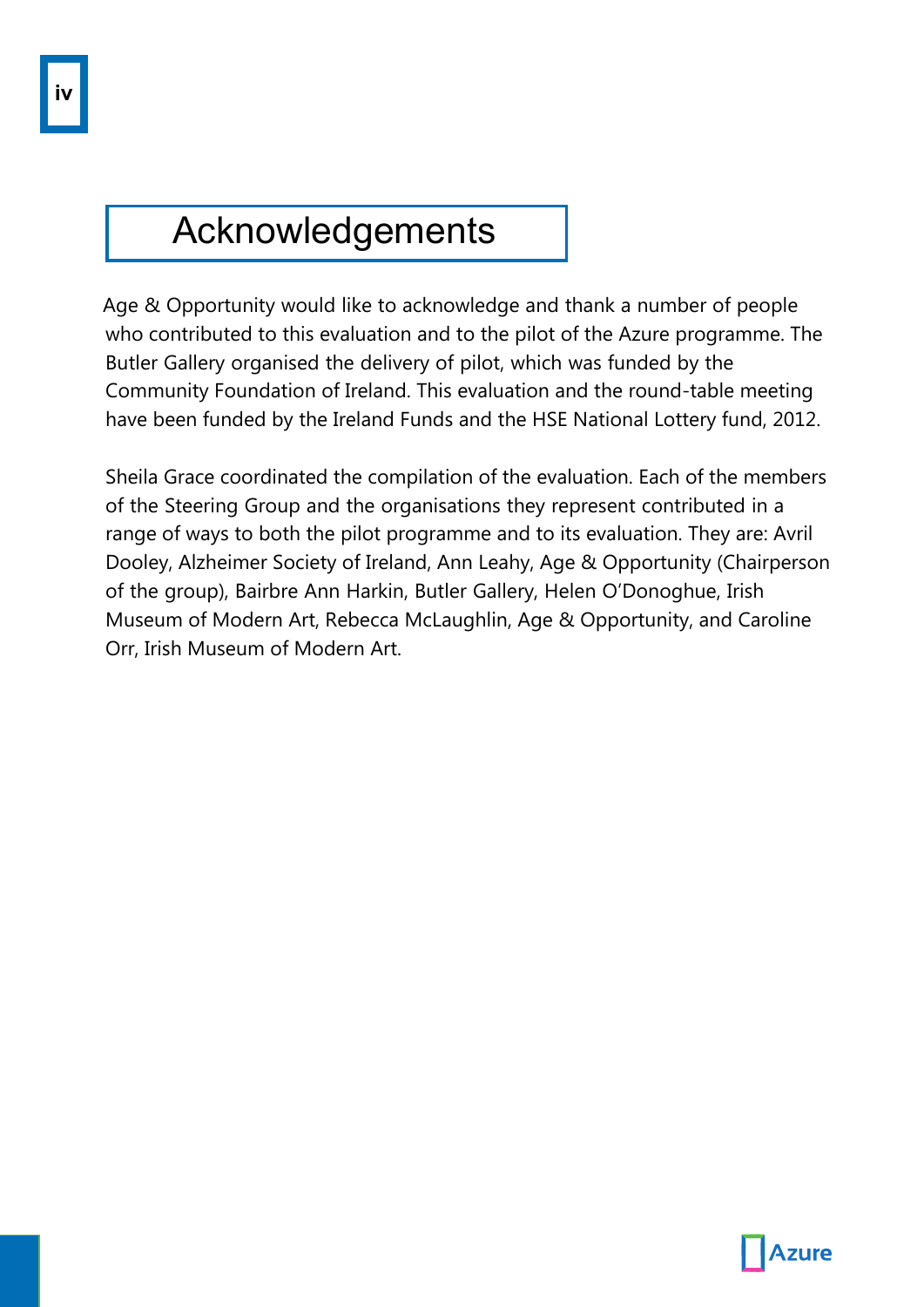# Introduction

#### **General Background**

The Azure project was initiated in 2012, arising from the work of Age & Opportunity in the arts, through the Bealtaine festival, celebrating creativity as we age, and as part of a strategy of ensuring that the programme extend its reach to people not currently participating in creative activities. These harder-to-reach groups include those living with dementia. The project was structured in a way that would build on a number of existing partnerships involving key organisations who share Age & Opportunity's interest in working in the arts with people with dementia (see below); it would involve a practical pilot during Bealtaine 2012 with a view to exploring its expansion thereafter.

As well as building on existing working relationships with a range of Irish organisations, the pilot was informed by links made over a number of years by Bealtaine festival staff and the Museum of Modern Art, New York (MoMA). MoMA developed the Meet Me at MoMA project in order to involve people with dementia and their family or close friends in responding to the works exhibited at the museum; it has been positively evaluated<sup>1</sup> and is being adapted and

replicated by a range of other cultural bodies in different parts of the world.

Meet Me at MOMA provides a responsive and welcoming space for people with dementia to participate in facilitated discussions about exhibited artworks, and thus to remain, or to develop, as active participants in the life of the museum.

#### **Demographics and Public Policy**

The ageing of the Irish and indeed the world population is an important backdrop to the work of Age & Opportunity and of those who partner with us in our work.

# **Pilot Evaluation**

<sup>1</sup>Mittelman,M. & Epstein, C. (2008), Evaluation of Meet Me at MoMA project: Making Art Accessible to People with Dementia.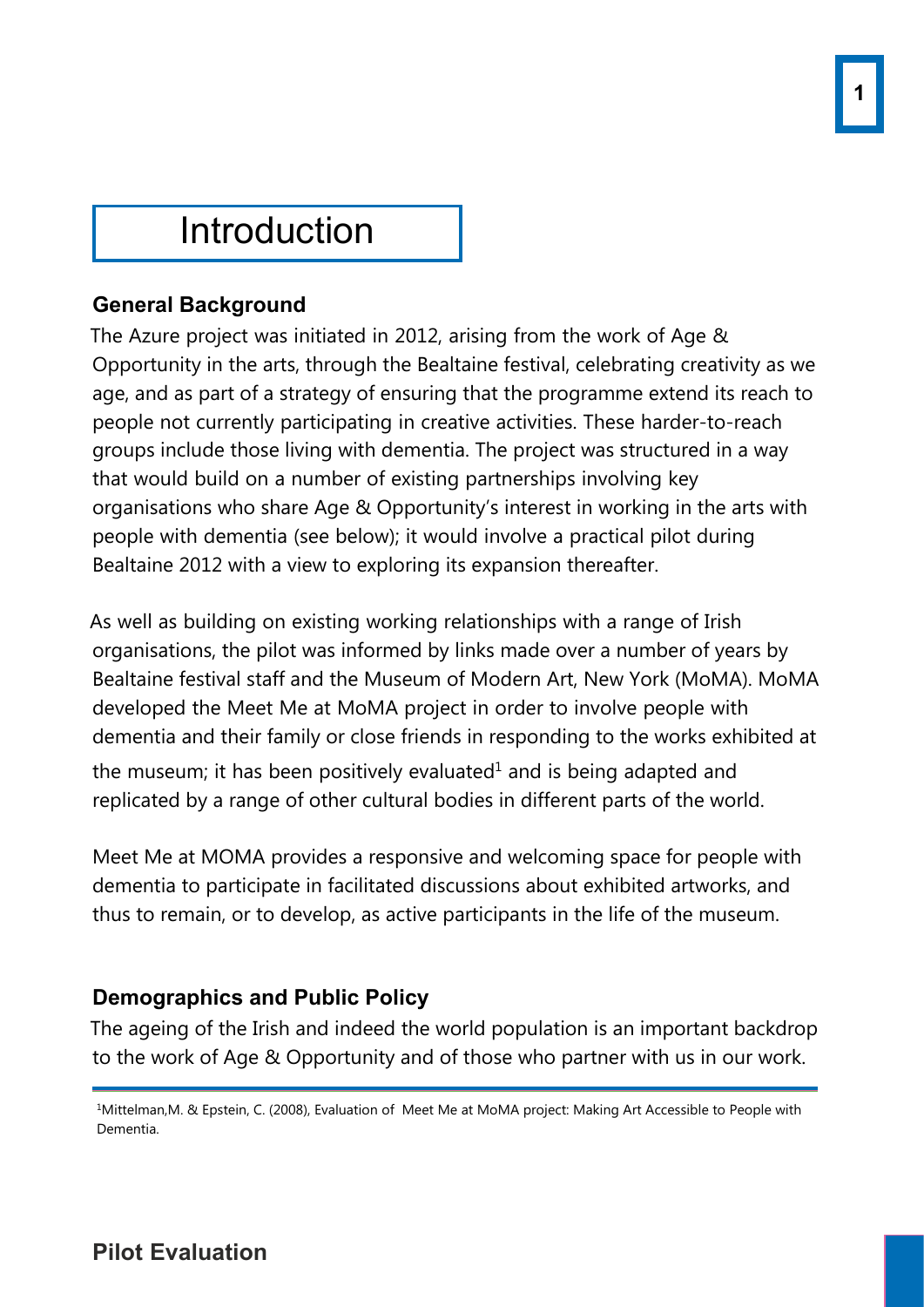The following are some facts about the current population (from the 2011 census results):

- $\Box$  Over half a million people are over 65, representing nearly 12% of the population
- $\square$  Those over 65 increased by 14.4% between 2006 and 2011
- $\Box$  A bigger increase (22%) occurred amongst those aged 85+ (Source: 'This is Ireland': Highlights from Census 2011, Part 1)

By 2041:

- $\square$  Number of people aged over 65 is expected to reach 1.3million (a 180% increase)
- $\Box$  Number of people aged over 85 is expected to increase from 47,800 (in 2006) to 248,200 people (that is, a growth of over 400%) (From Cahill, S., O'Shea, E., & Pierce, M., 2012. *Creating Excellence in Dementia Care: A Research Review for Ireland's National Dementia Strategy*. Department of Health<sup>2</sup>)

Latest estimates suggest that some 41,700 people in Ireland are living with dementia. (This includes both people over 65 and those under 65). Research anticipates that numbers of people living with dementia in Ireland will reach between 140,000 and 147,000 people by 2041.<sup>3</sup>

The ageing of the population and the growing numbers amongst the oldest-old has many implications for all sectors of society, for all communities and of course for the incidence of dementia. A national positive ageing strategy has been in development for several years now – its publication before end of 2012 has recently been flagged. Government now proposes to introduce a national



<sup>2</sup>Based on the CSO M0F2 assumption, which forecasts the lowest growth in the population.

<sup>3</sup>Cahill, S., O'Shea, E. & Pierce, M. (2012), *Creating Excellence in Dementia Care: A Research Review for Ireland's National Dementia Strategy,* Department of Health.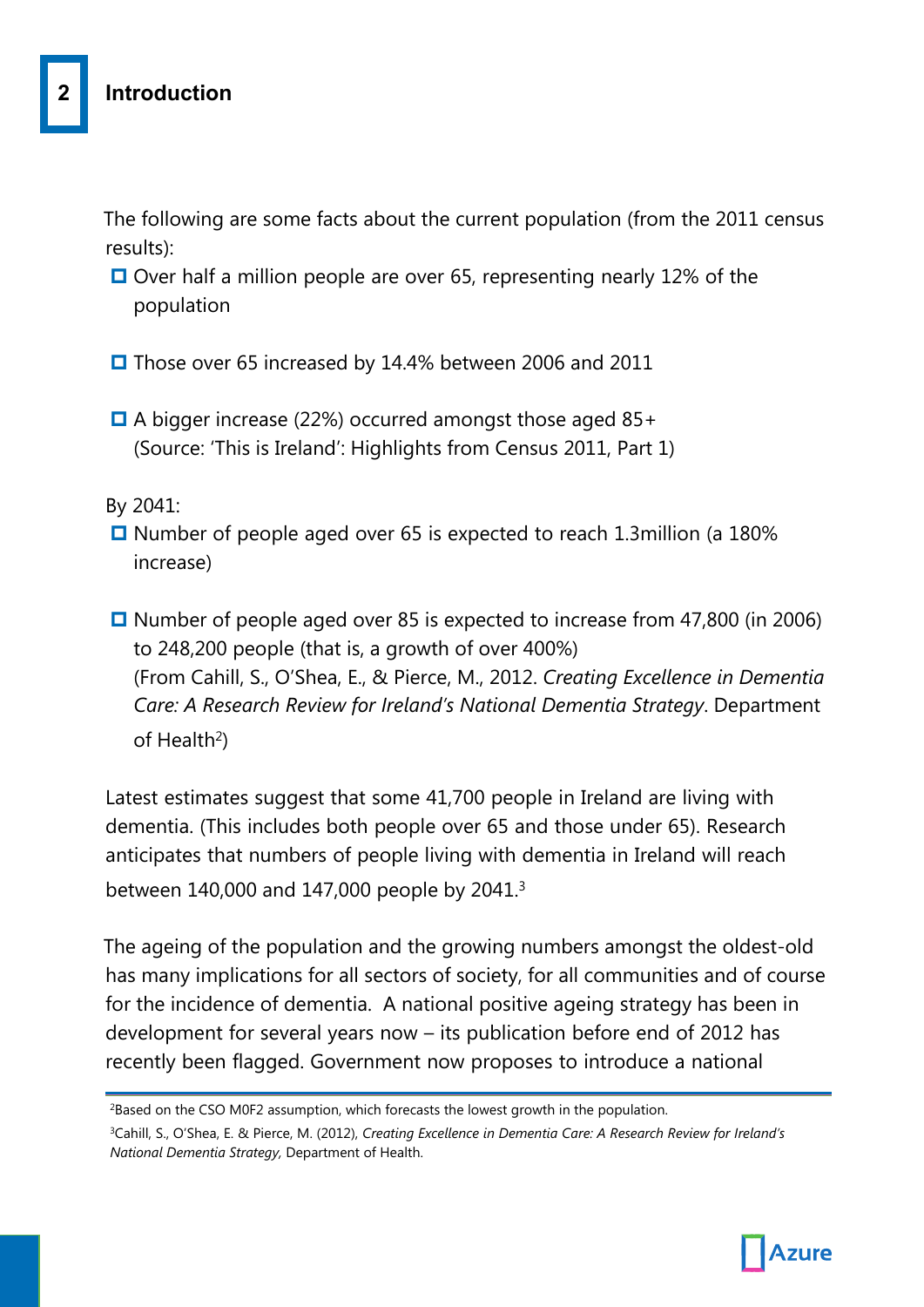strategy on dementia by 2013, and, during 2012, the Department of Health invited submissions from the public on the subject. Obviously there should be areas of synergy between the two strategies.

In its submission to the National Dementia Strategy, the Alzheimer Society of Ireland referenced the need to 'reclaim dementia' through the emergence of a new social and community model that focuses on abilities, possibilities and personhood and one where dementia is viewed as a social issue, owned by our community and requiring a community response. This view also informed the submission made by Age & Opportunity to the strategy, which recommended that the strategy should seek to normalise the involvement of people with dementia and their carers in the everyday life of communities so that communities become dementia-friendly.

The Azure programme is conceived of as an attempt to do just that in the area of arts and culture. The piloting of this work in 2012 is considered to be very appropriate given the simultaneous developments in the area of public policy.

### **Azure Pilot Programme**

The partners who joined with Age & Opportunity in the steering group for the pilot were the Irish Museum of Modern Art (IMMA), the Butler Gallery and The Alzheimer Society of Ireland.

IMMA has a national remit and a long track-record of involving the local community in the work of the museum, of partnering with Age & Opportunity on their older people's programme, and they also have links to MoMA. The Butler Gallery, which is a long-standing participant in the Bealtaine festival, has a staff member who had worked as an intern at MoMA, and who had already delivered a similar programme entitled *Discovering Dublin Contemporary* at the Dublin Contemporary exhibition (Sept-Oct 2011), which was inspired by the Meet Me at MoMA programme. The Alzheimer Society of Ireland brings experience of working with people with dementia and their carers, and of contributing to the development of policy and practice in this area.

# **Pilot Evaluation**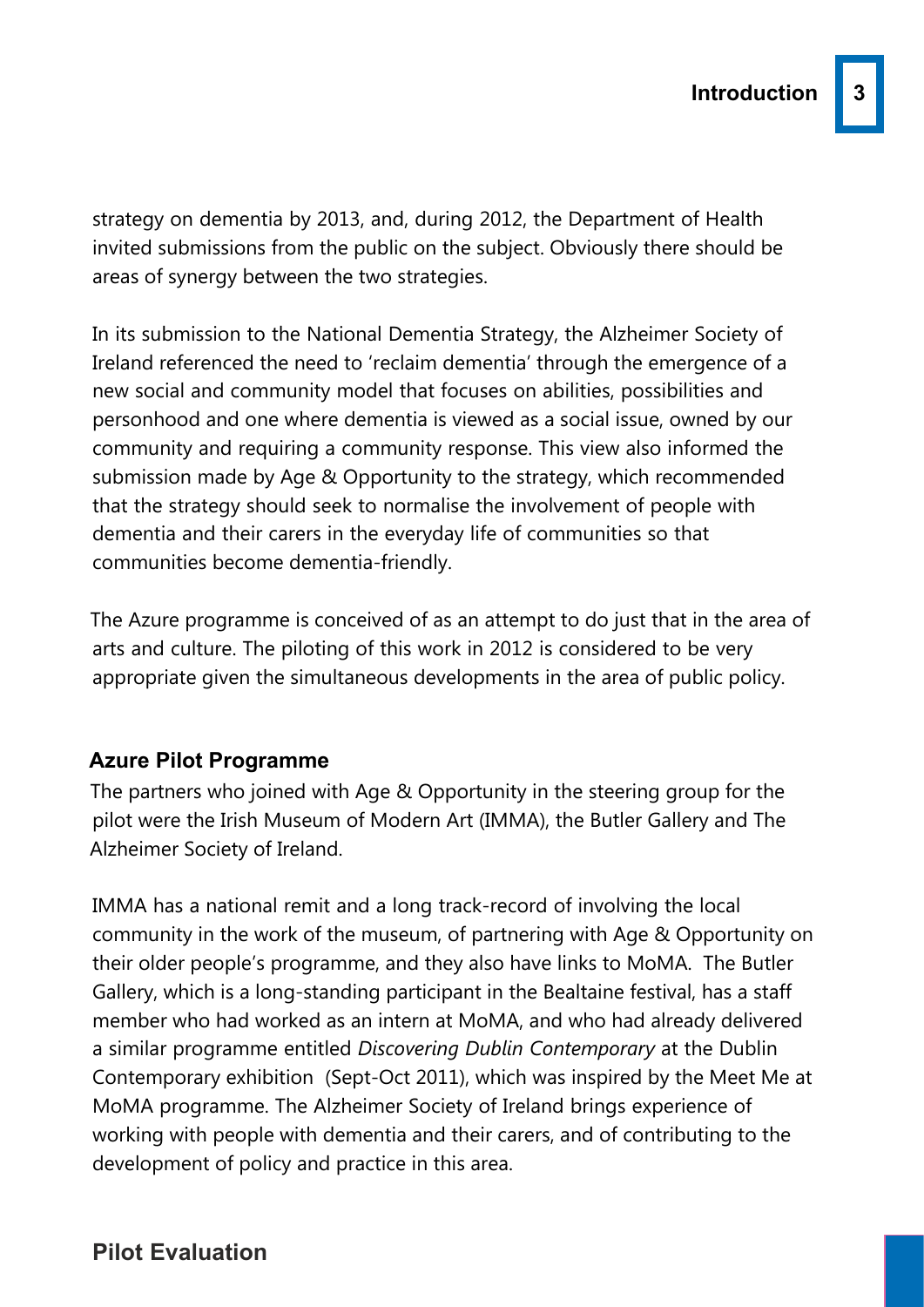During the first half of 2012, a steering group with members from each of the four partner organisations, and chaired by Age & Opportunity's Assistant CEO, planned an event to take place during the Bealtaine Festival, May 2012, and a second stage involving investigating how to take the work forward in a sustainable way, requiring a reinterpretation of the Meet Me at MoMA programme within an Irish cultural context.

A round-table meeting at IMMA is proposed for autumn 2012 in order to explore this second stage. The name 'Azure' was chosen for the pilot because, being a colour pigment used by artists, it would associate the programme with the visual arts, and because it can be considered the colour of a clear blue sky, which was considered appropriate for a project that involved new, innovative thinking.

Coming from different sectors and with different overall remits, the partners in Azure shared a common interest in working in the arts with people with dementia, something that was consistent with the individual strategies of each. For Age & Opportunity this centred on continuing strategies to make their work in arts and culture more inclusive of hard-to-reach groups, including those with dementia. For IMMA, the project offered an opportunity to extend its programming for older people and to become involved in a research and development opportunity. For the Butler Gallery, it was an opportunity to facilitate greater access to the Gallery by older people, and in particular by people with dementia, consistent with their own strategy and their contribution to Kilkenny's Age Friendly County programme. For the Alzheimer Society, the main motivation was to develop opportunities for people with dementia and their carers to remain visible in their communities in a project that involves people with dementia as partners. All partners were interested in exploring the Meet me at MOMA model and both contributing to and learning from the partnership while working toward encouraging more accessible art/cultural programming generally for people with dementia.

In late May 2012, the Butler Gallery delivered three facilitated sessions, using the 'Meet Me at MoMA' toolkit to provide a framework, to which people with

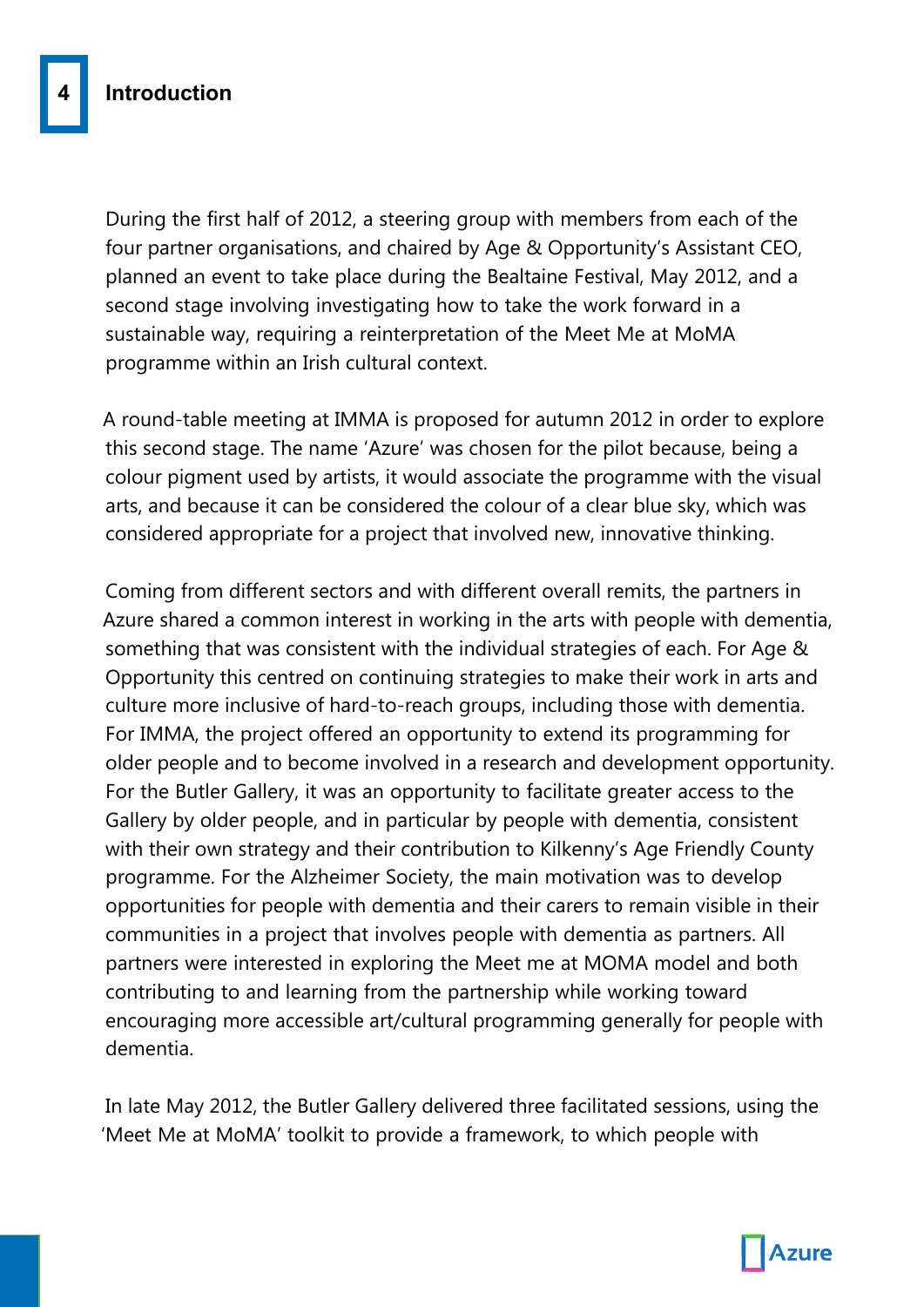dementia along with their carers were invited. Steering group meetings provided guidance and advice prior to the event, and some members provided practical support, including by helping with recruitment, providing advance training, and acting as observers at sessions, and contributing to this evaluation of the project. Funding was obtained by the Butler Gallery from Community Foundation of Ireland for the May programme<sup>4</sup>, which involved three facilitated sessions in which people with dementia and their carers (some professional carers, some family members or friends) participated in facilitated discussions about artworks. This document outlines the evaluation of the pilot programme.

#### **Evaluation Framework**

Documenting the pilot and evaluating its strengths and weaknesses was considered important to taking the work forward. The following aims and objectives were set by the steering group for the evaluation of the Azure pilot.

#### *Aims*

- $\Box$  To document the first Azure programme at the Butler Gallery from the perspectives of those involved
- $\square$  To assess what elements worked well, what ones did not (from the various perspectives)
- $\Box$  To outline the kinds of issues which have to be considered in organizing a project of this kind with a view to informing the future development of the programme

# **Pilot Evaluation**

<sup>4</sup> In this document, the term 'programme' will be used to describe the overall programme of events at Butler Gallery, which consisted of three individual facilitated sessions that involved people in discussion of artworks.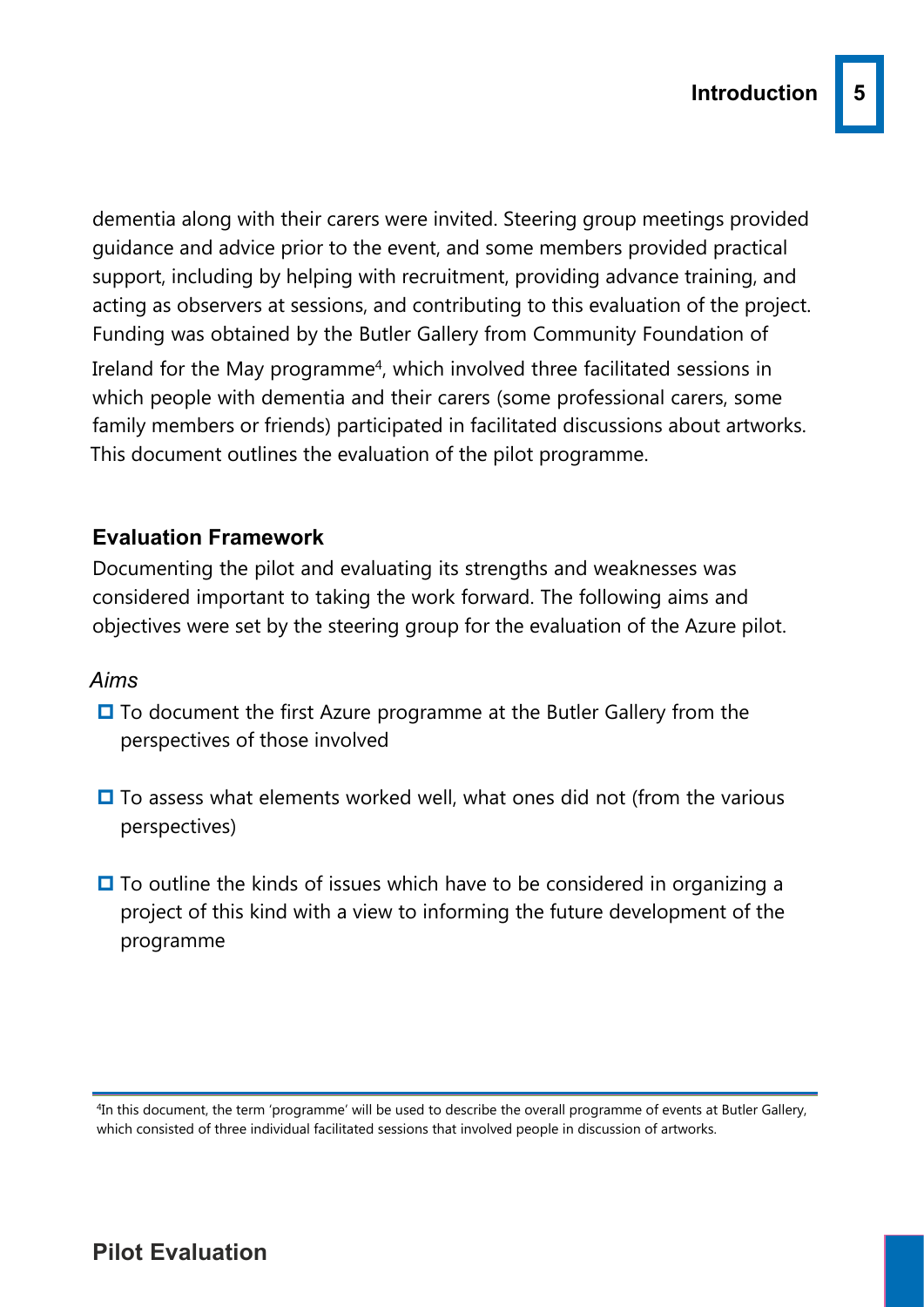#### *Objectives*

- **1.** The organization of the Butler Gallery sessions, documenting how participants were recruited and facilitated to participate, how the artworks were chosen, what worked in this regard and what did not
- **2.** Profile the participants (were they regular attendees of arts events or new to this type of event?)
- **3.** Observe the impact of the sessions on participants
- **4.** Seek feedback on the experience for the participants (both the people with dementia and their friends/family)
- **5.** Document the experience of the organizers, facilitator and observers

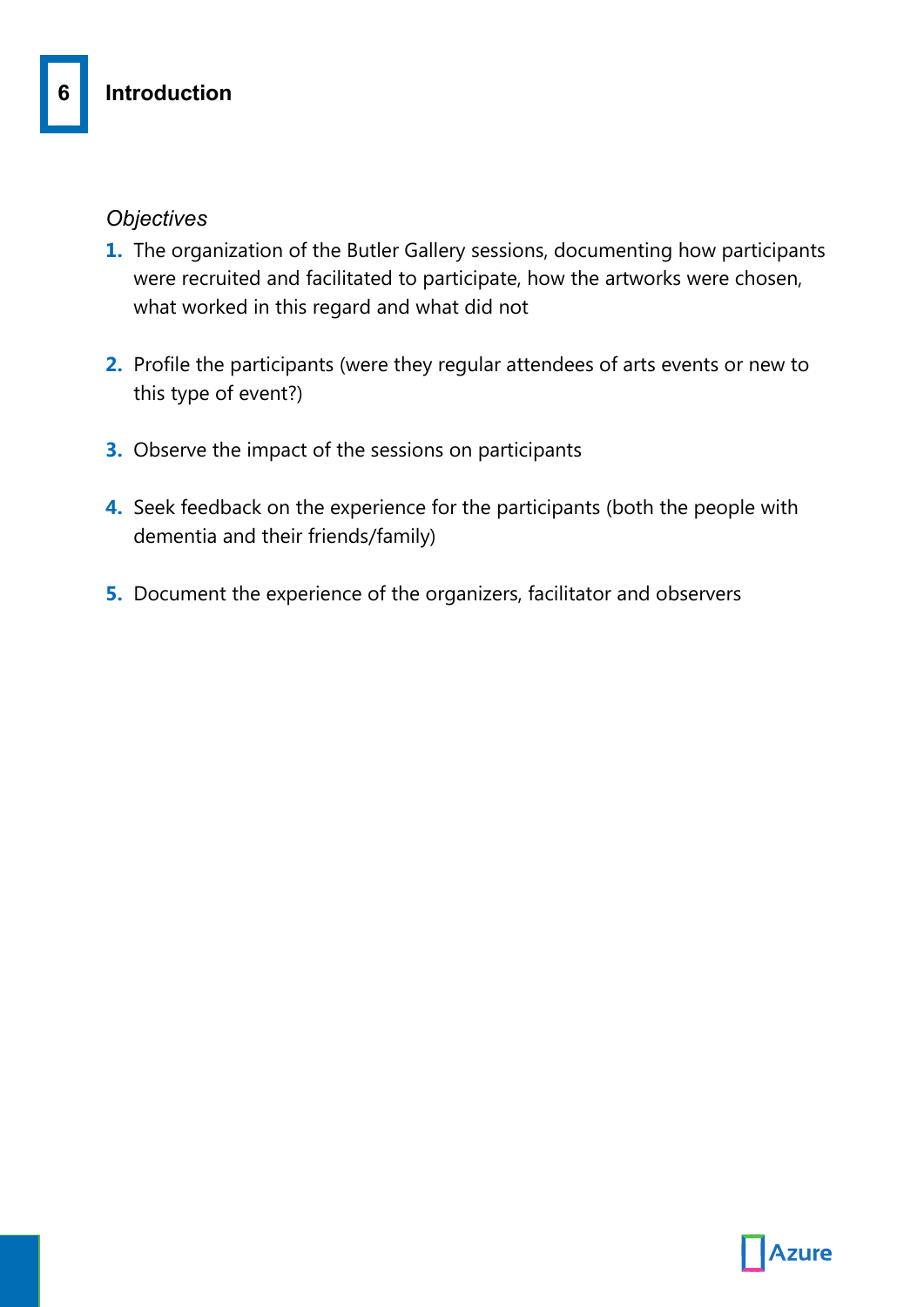# Evaluation Methodology

The aim of the Butler Gallery programme was to pilot and evaluate how the facilitated sessions, based on the Meet Me at MoMA model, would work in an Irish context. Three sessions were organised over two days, with each session scheduled for sixty to ninety minutes**.** Two observers were assigned to each of the three sessions tasked with observing the participants, in order to assess their level and mode of engagement in the session.

The sessions were facilitated by Bairbre Ann Harkin, Education Curator of the Butler Gallery. Steering Group members Avril Dooley (AD), The Alzheimer Society of Ireland, Caroline Orr (CO) IMMA, Ann Leahy (AL), Age & Opportunity, acted as observers for the sessions and Sheila Grace (SG), Age & Opportunity, also acted as an observer and provided continuity by attending all three sessions and by coordinating the observers' feedback afterwards. Three separate forms were designed to gather information at different stages of the project. They are included as appendices to this report and are as follows:

#### **1.** *Advance Information (obtained verbally)*

The questions on this form were devised to ascertain where the participant heard about the programme, what were their expectations in advance; and if they had previously visited a gallery. The information was collected verbally and informally at the booking stage.

#### **2.** *Facilitated Session Evaluation - Guidelines for Observers*

In order to make an informed evaluation of each of the sessions, guidelines were drawn up for the observers. These guidelines comprised indicators designed to capture the level of engagement and enjoyment, or otherwise, of the participants; (e.g. did they smile or frown, show interest or anxiety, etc) and to evaluate their experience of the sessions. No notes were taken during the sessions, as this could have been off-putting for the participants, but forms were completed immediately after the sessions.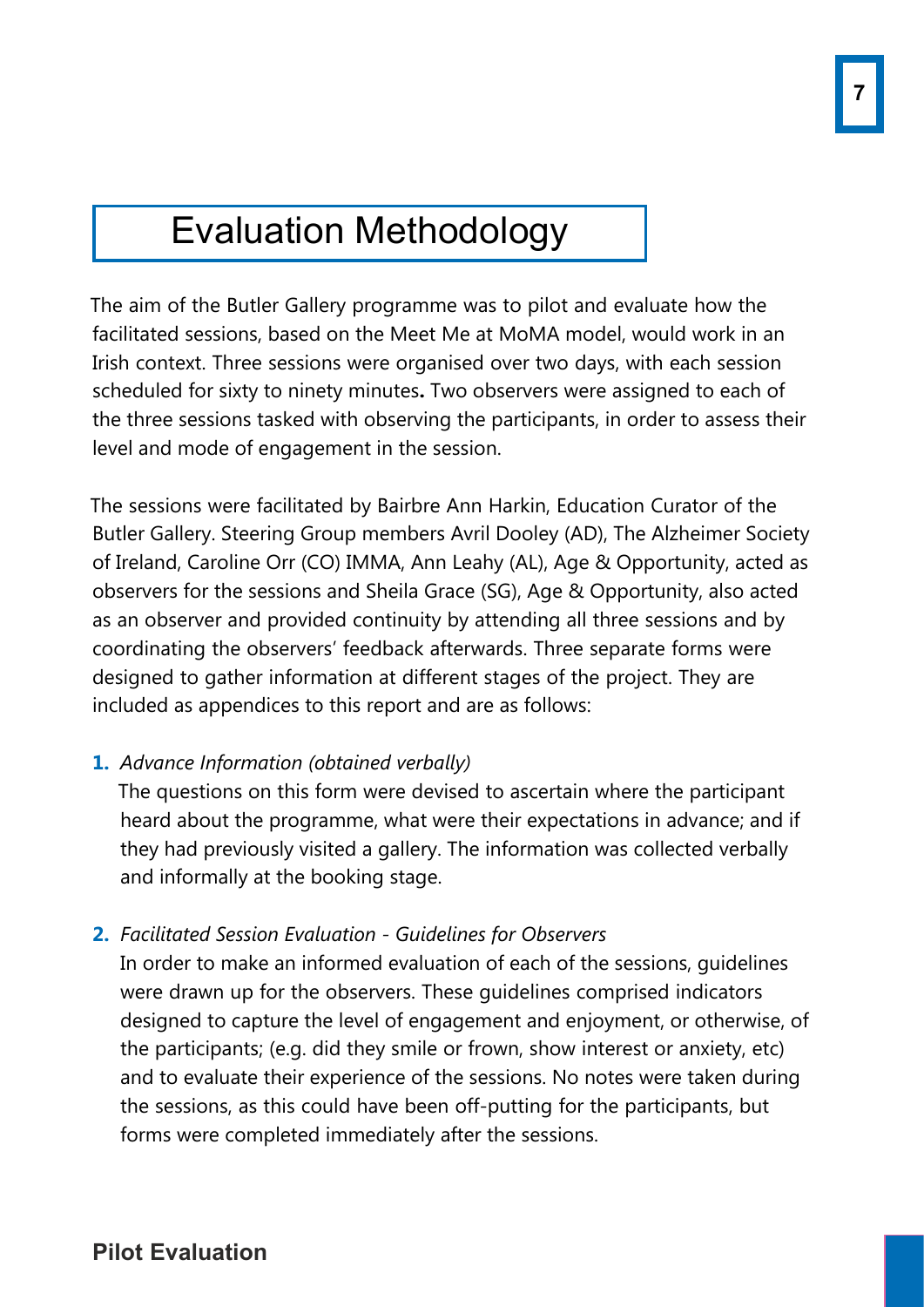#### **3.** *Facilitated Sessions – Feedback after the event*

This form was devised for the facilitator and observers in order that there was consistency in terms of the questions put to members of each group to determine how they felt about the sessions and whether or not they would be interested in coming again. This feedback was largely obtained informally after sessions and was written down immediately afterwards.

Pseudonyms are used throughout this evaluation for the participants in sessions.

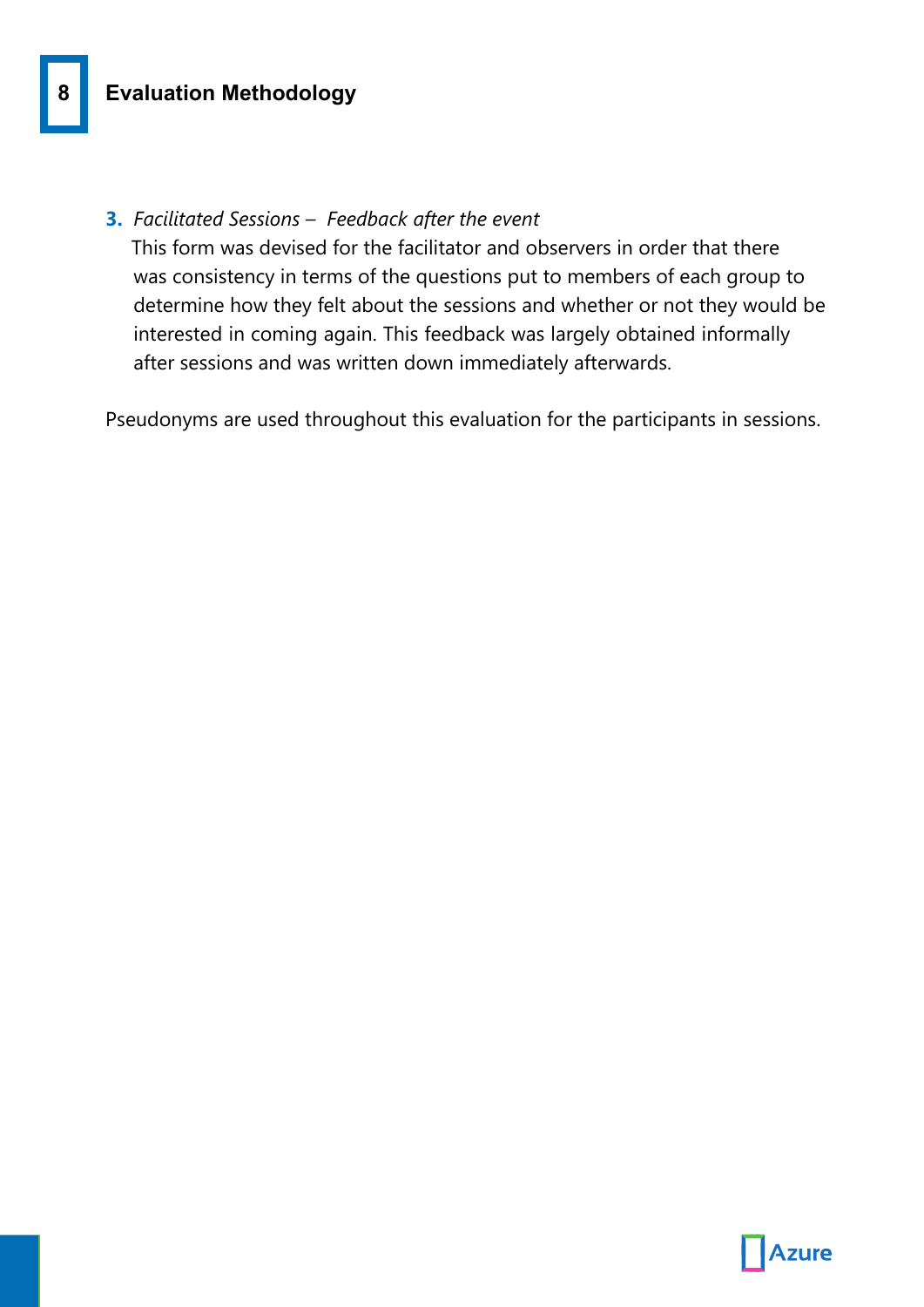# **9**

# **Organisation**

In this section the organisation of the programme, its promotion and delivery are reviewed.

#### **Art Works & Exhibition Space**

Consideration was given to the most suitable venues available for the programme. IMMA was undergoing renovations and would have no available hanging space until June. The Butler Gallery is located within the basement of Kilkenny Castle and as such, is not accessible to wheelchair users; it can also pose difficulties for visitors with mobility problems. In addition, the exhibition scheduled to take place in the gallery during the Bealtaine Festival was a contemporary installation over four galleries, including two film projections, which was not considered ideal.

Taking all of these factors into consideration, it was felt that the exhibition should take place in another venue and Butler House, Kilkenny, was chosen. A temporary exhibition of paintings drawn from the Butler Gallery permanent collection was thought to be a more suitable test-ground for these pilot sessions. This allowed the facilitator to choose works according to MoMA's Meet Me 'Guide for Museums,' choosing work according to a selected theme and with a particular sequence in mind. Using works from the Butler Gallery collection was of additional value, as it was thought that some participants might be familiar with elements of the collection, for example scenes of Kilkenny, or work of artists well known in the Kilkenny area.The exhibition was titled, Exploring Place – An Exhibition of Gems from the Butler Gallery Collection.

All of this involved additional set-up costs and planning time.

When curating the exhibition every effort was made to choose a diverse selection of modern and contemporary work from the beginning of the 20th century to the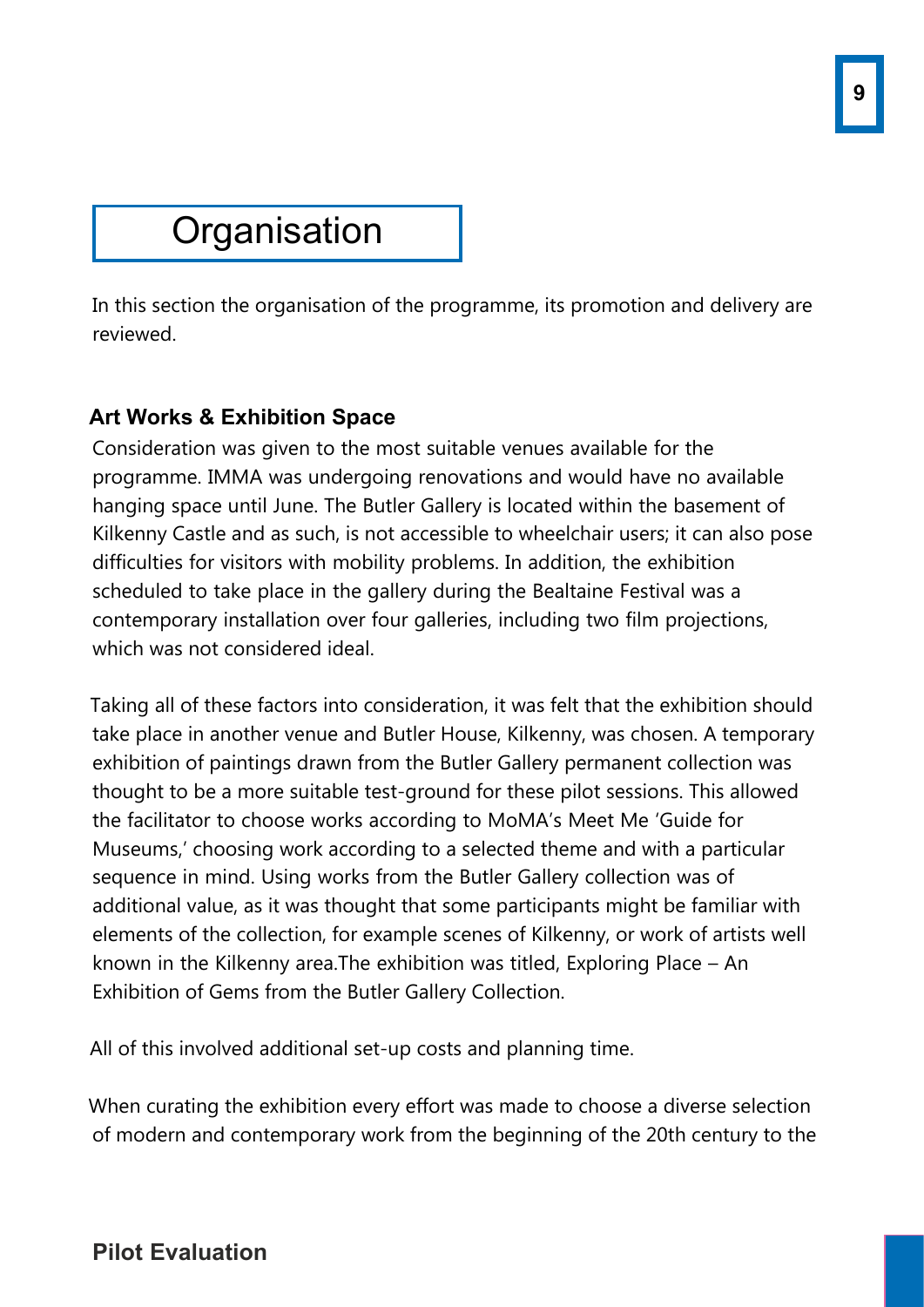present; including figurative and abstract paintings. Taking a non-prescriptive approach to which style of work the participants might respond to, the diverse selection of work enabled the facilitator to examine how participants respond in different ways to figurative and abstract work during the pilot programme.

#### **Recruitment, Promotion and Publicity**

The programme was promoted in the following ways:

#### *The Alzheimer Society of Ireland*

Contact was made with the South Midland and South East Regional Manager from The Alzheimer Society of Ireland, who brought on board the Day Care Centre Manager and Home Care Coordinator who undertook to promote the programme through their clients' families. Some initial concerns were expressed regarding the safety of the participants and the sensitivity with which they would need to be treated within the programme. However, these concerns abated following a meeting at which the facilitator detailed her experiences with MoMA, Dublin Contemporary, and the relationship-focused nature of the programme. A request was made from the Day Care Centre manager that clients of the centre attend as a group, and it was suggested that they be accompanied by staff from The Alzheimer Society of Ireland.

The Day Care Centre Manager disseminated information about the programme at the Alzheimer Society of Ireland Carers Support Group meeting a month before the event. Families were notified through the Home Care visits. The week of the event there was further mention of the sessions at the monthly Carers Support Group meeting and information leaflets were distributed.

#### *Bealtaine Publicity Material*

Azure was featured in the national programme for Bealtaine and was also included in the Kilkenny Bealtaine Festival Highlights press release, released countywide in the first week of May.

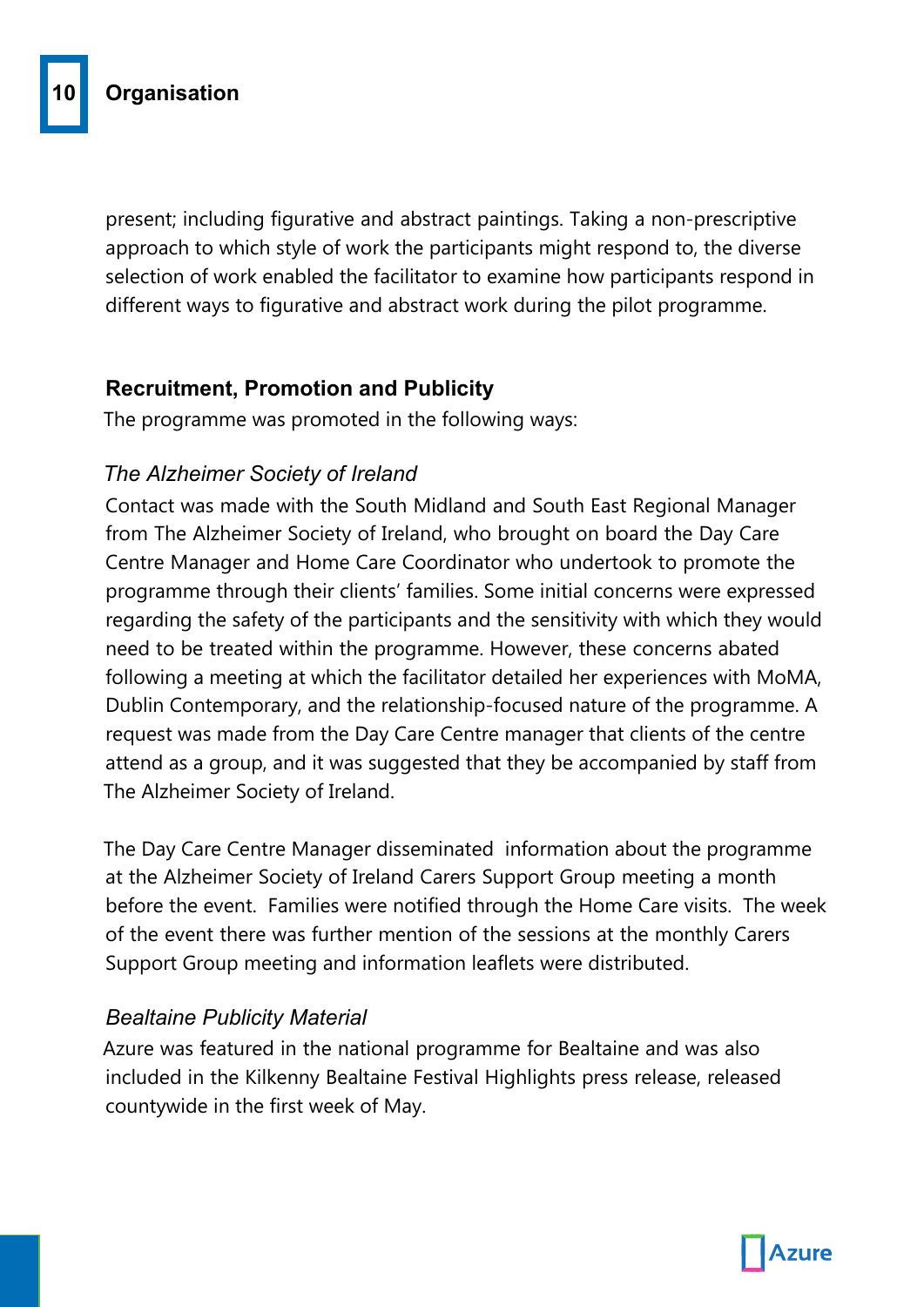#### *Radio*

KCLR radio covered Azure in a general interview with the Butler Gallery facilitator.

#### *GP Surgeries*

Phone-calls were made to all GP surgeries in the county two weeks before the event, followed by information by email, where possible.

#### *Pharmacies*

All pharmacies in Kilkenny City centre were visited to publicise the programme and posters were distributed.

### *Age Friendly County Forum*

Kilkenny's Age Friendly County coordinator publicised the programme throughout the Age Friendly County network, including Active Retirement Groups and the Age Friendly County forum.

#### *Public Health Nurses*

Public Health Nurses throughout the county were contacted by phone.

#### *Local Hospital*

Contact was made with the Department of Old Age Psychiatry in a local hospital to inform them of the programme.

#### *Residential Home*

Contact was made with the activities coordinator of a local residential care facility.

#### *Consultant Geriatrician*

A Consultant Geriatrician was contacted in the local hospital.

#### *Carers Association*

The Carers Association was contacted, but, due to time constraints, this happened only a week before the programme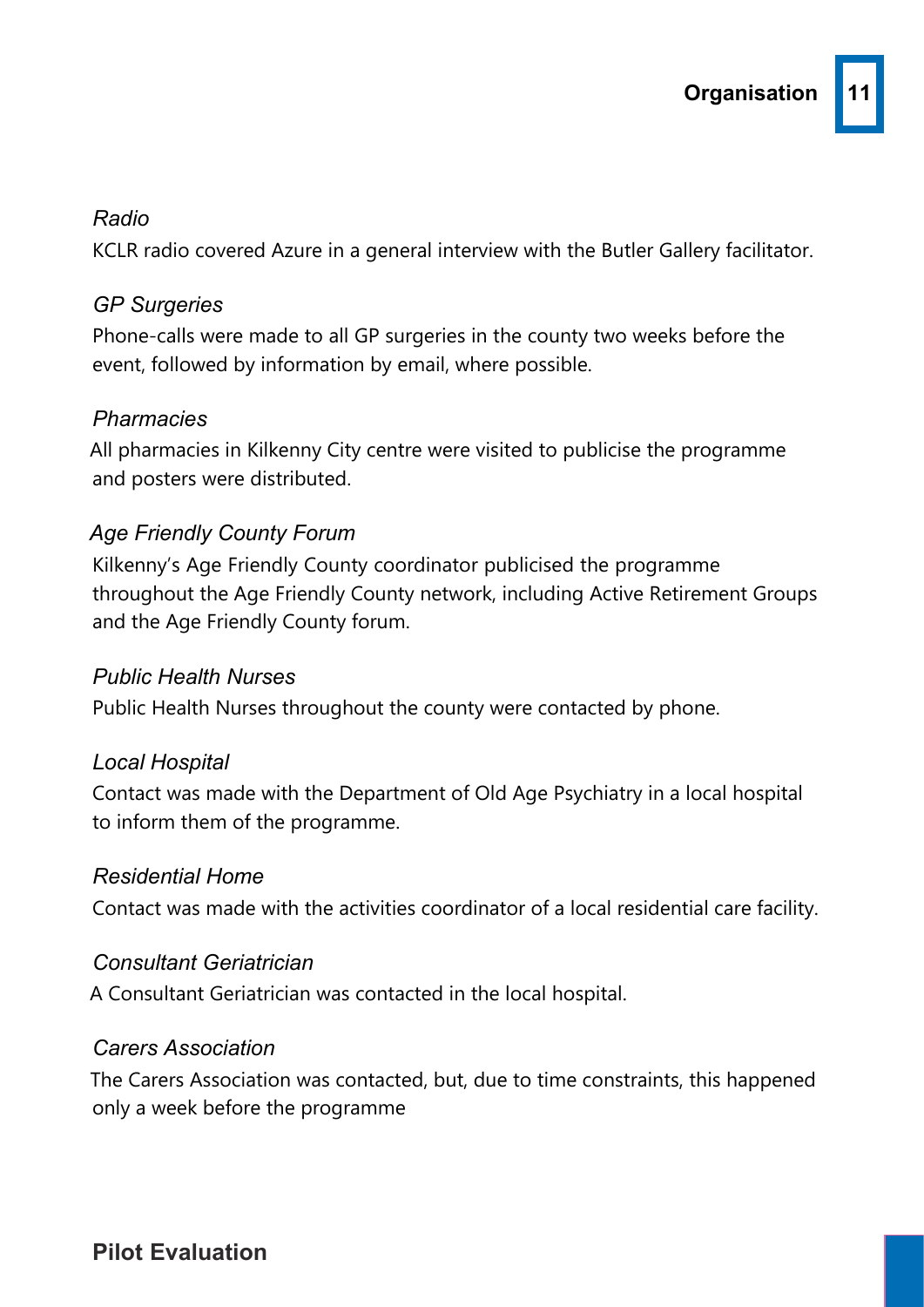#### **Training for all Staff**

Butler Gallery staff and two of the observers took part in the advance dementia awareness training, conducted by Kate Brennan (The Alzheimer Society of Ireland) and Bairbe Ann Harkin (Butler Gallery).

The training included briefings on the following:

 $\Box$  Different types of dementia and how the disease manifests itself

 $\Box$  Dementia in Ireland

 $\Box$  The Alzheimer Society of Ireland – mission, ethos and overview of services

 $\Box$  Language – do's and don'ts when speaking about dementia

- $\Box$  The Azure Project background and information on programme
- $\Box$  Meet Me at MoMA (a video) looking at a similar programme in action

# **Bookings**

Three separate sessions were offered:  $\Box$  Wednesday afternoon (an open session)

- $\Box$  Thursday morning (attended by clients of the Alzheimer Society of Ireland's Day Care Centre)
- $\square$  Thursday afternoon (an open session)

Thus, two were open to the public and were attended by people with dementia accompanied by family or friends, and one session (Thursday morning) was a group from a Day Care Centre accompanied by professional carers. Bookings for the two afternoon sessions, which were open to the general public, were made by phone directly with the facilitator. This allowed for an explanation of the format

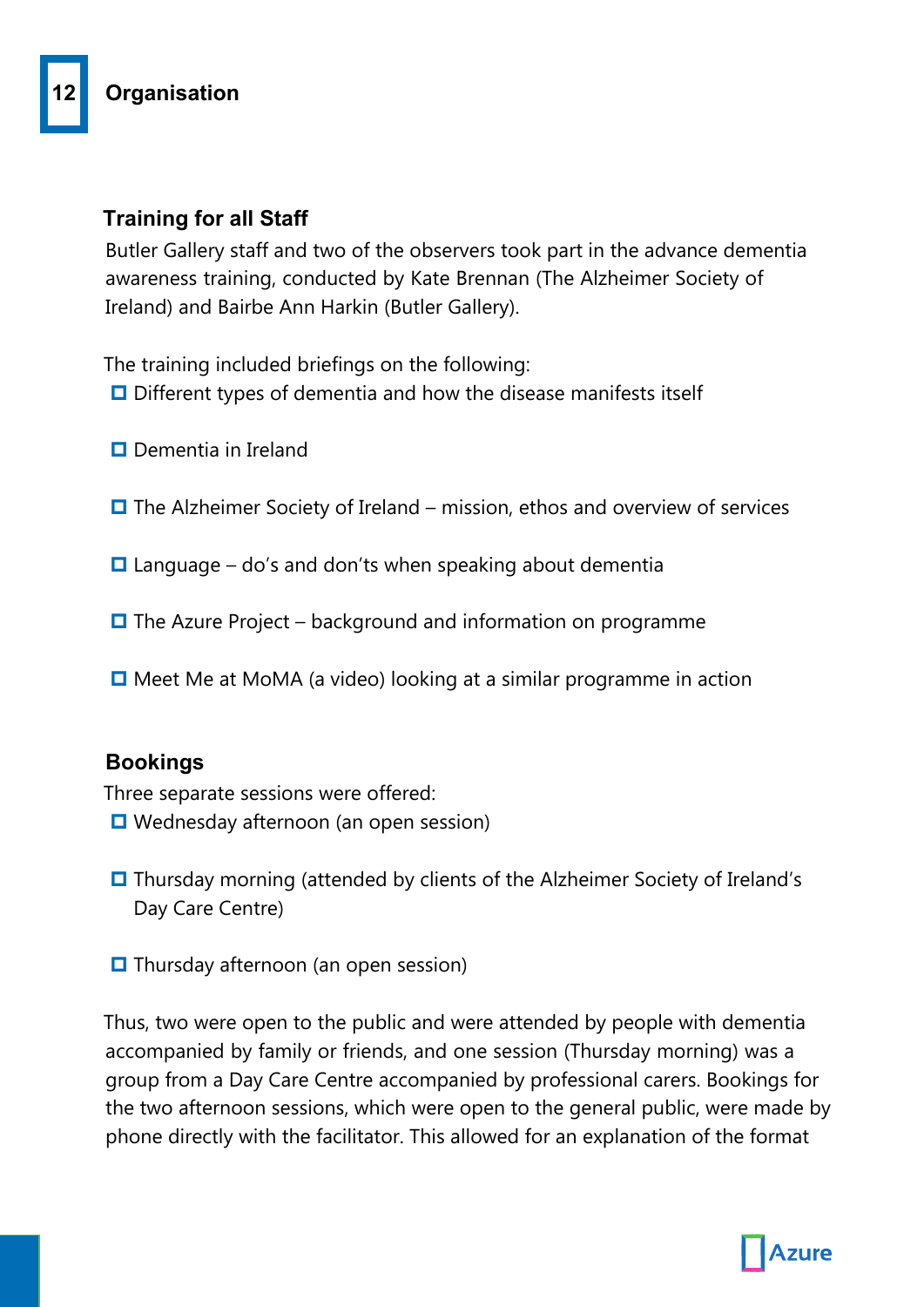of the session to participants and for an informal assessment as to whether they had any concerns relating to the programme. It was also possible to inquire about additional needs they, or the person they were accompanying, might have, in order to maximise enjoyment of the experience.

As recommended in the Meet Me at MoMA guidelines, participants were informed that words "Alzheimer's," and "dementia" would not be used during the sessions, or on any relating signage.

As bookings were made, it was ascertained where people heard about the programme and whether they were typical attendees of galleries. Three participants who booked for the first session (Wednesday afternoon) heard about the programme through the Day Care Centre and one through the Nursing Home that had been contacted. In relation to the second session open to the general public (Thursday afternoon), one person booking heard of it through the Day Care Centre, one through Bealtaine publicity, and one through The Alzheimer Society of Ireland.

This initial contact also provided the opportunity to determine whether the participants were regular gallery visitors or had any prior knowledge of, or interest in, the arts.

Most of the relatives said they would have an interest in the arts, but this was not the case for all. One person wished to support an Alzheimer Society event; and one said the main attraction was that this was one of the very few events that they felt welcome to take their relative with dementia.

### **Set Up**

As already mentioned, an exhibition specially chosen from the Butler Gallery permanent collection was mounted in Butler House for the sessions. Clear signage indicating the Azure Project led participants from the car park and the main entrance to the exhibition space. Each participant was greeted and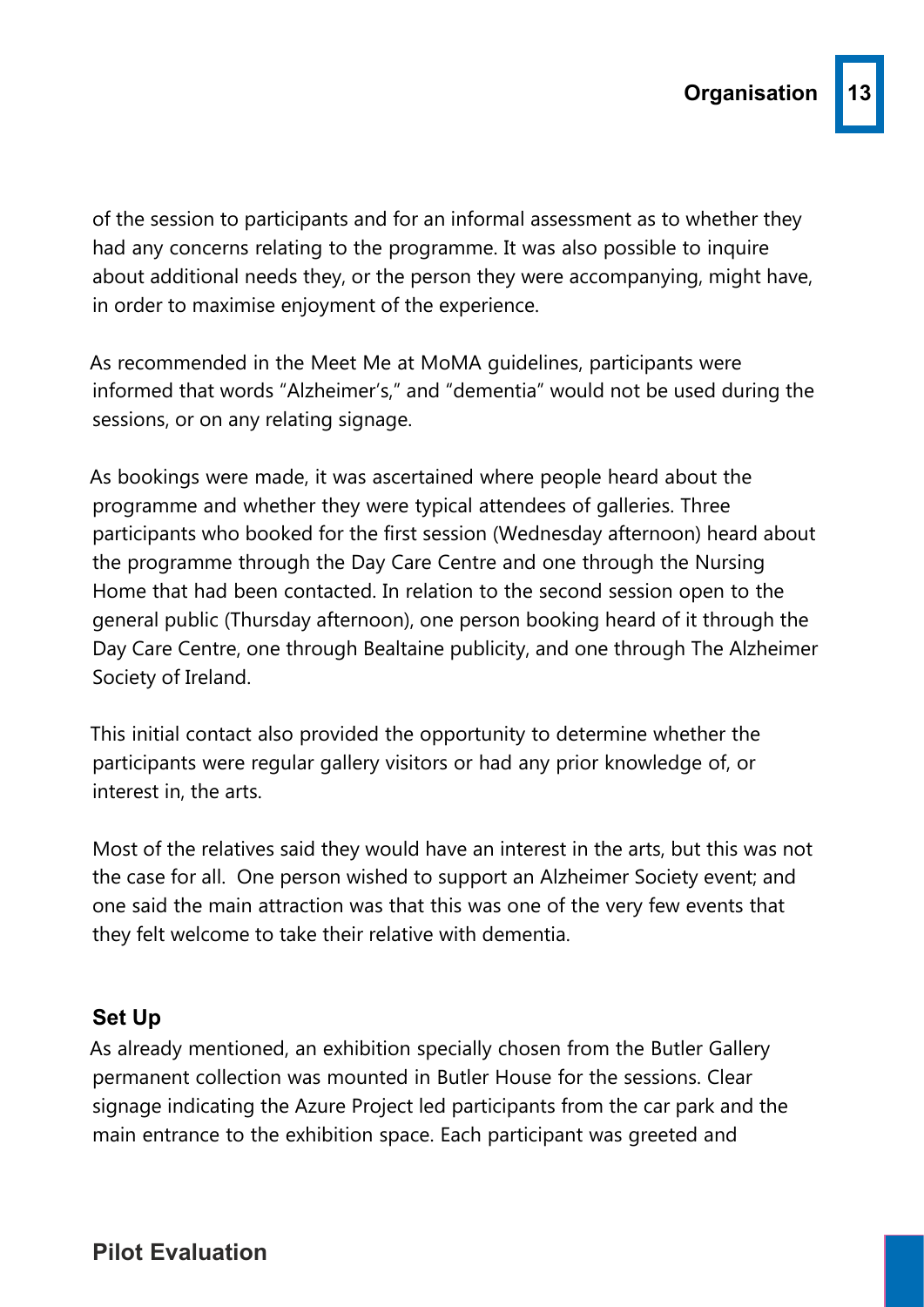registered upon arrival, receiving a name tag similar to the name tags worn by the facilitator and the observers.

Small, lightweight folding stools were offered to participants to allow them to sit at each painting discussed during the session. At the first session many of the participants requested chairs with better support, to allow for hip replacements and mobility difficulties. As a result, a number of these chairs were brought into the room for subsequent sessions.

After completion of the gallery visit, participants, the facilitator and observers all moved outside of the room to a reception area with two large sofas and comfortable seating. Tea, coffee, biscuits and cake were served. Due to the schedule of participants on Thursday morning (the Day Care Centre group), they were unable to stay for tea.

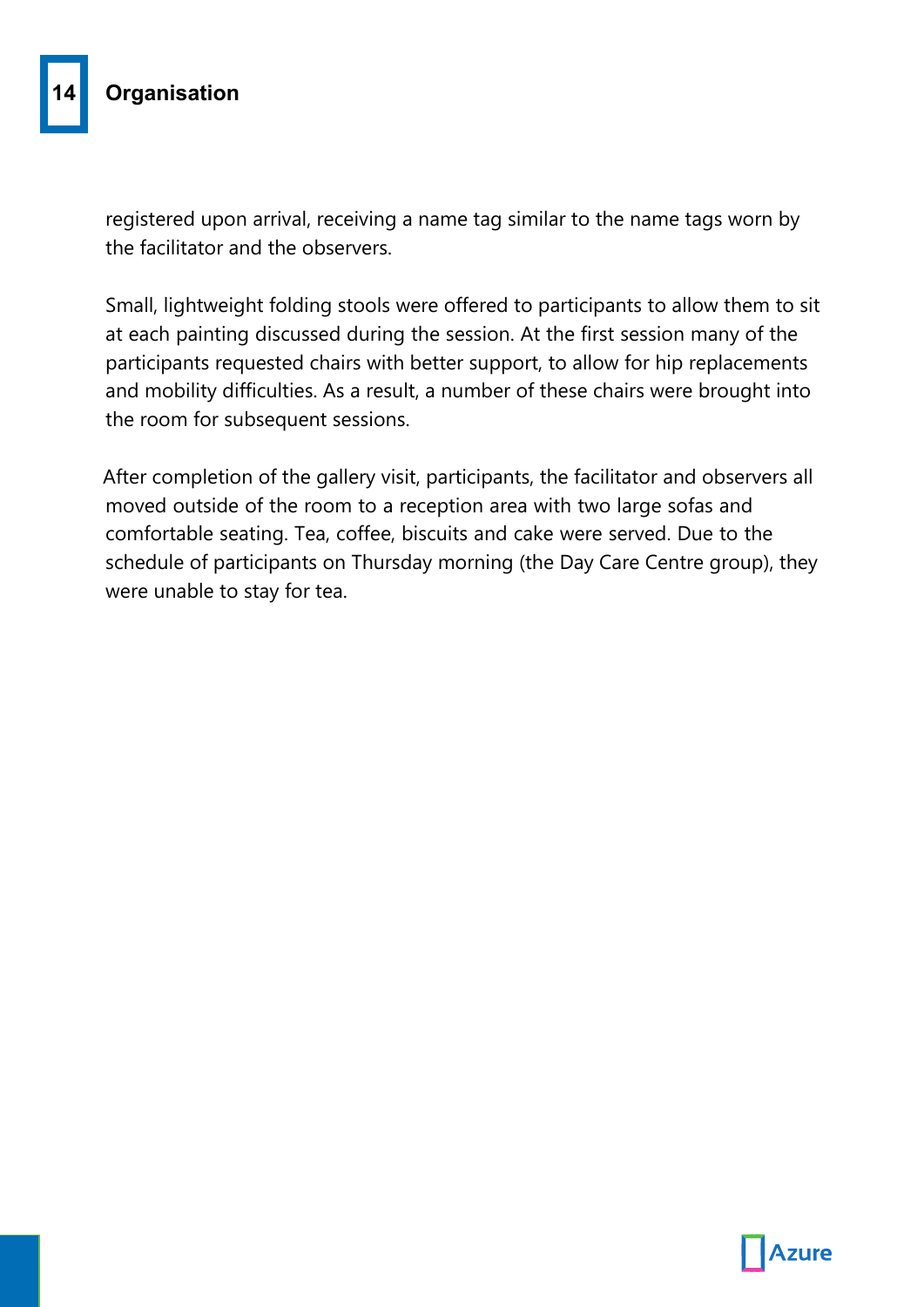# Facilitated Sessions

This section includes a report of each of the three facilitated sessions that took place – two open to the public, where individuals living with dementia attended with family members or friends (the first and third sessions), and one session for a group of clients from The Alzheimer Society of Ireland Day Care Centre (second session). This group was accompanied by carers from the Day Care Centre. As it was a pre-existing group accompanied by professional carers rather than family or friends, it deviated from the Meet Me at MoMA model. However it had been decided to test this approach when requested by the Day Centre Manager.

#### **Session 1: Wednesday-2pm. 30-5-2012**

The first of three sessions took place on Wednesday afternoon. There were seven participants and two observers. The participants comprised a couple, a mother and daughter, and a mother with two daughters. The couple arrived about twenty minutes early and the facilitator engaged them in discussion about the memories that a particular painting evoked for the person with dementia.

Participants were then invited to sit in a semi-circle in front of the first painting. The group engaged right from the start with eyes on the artwork or on the facilitator. People relaxed more as the group moved from painting to painting and developed a warm sense of togetherness especially between carers and people with dementia. This was evidenced by spontaneous touching and physical closeness. The people with dementia encouraged each other, allowing others time to speak and backing up their comments. There were a number of one-toone conversations taking place accompanied by smiling and tactile gestures.

It was noted by the observers that even when a person was not speaking there was communication happening at a level not easily identified. This was illustrated in the case of Margaret when the facilitator asked a direct question about the material used for the artwork. She spotted Margaret trying to read the label and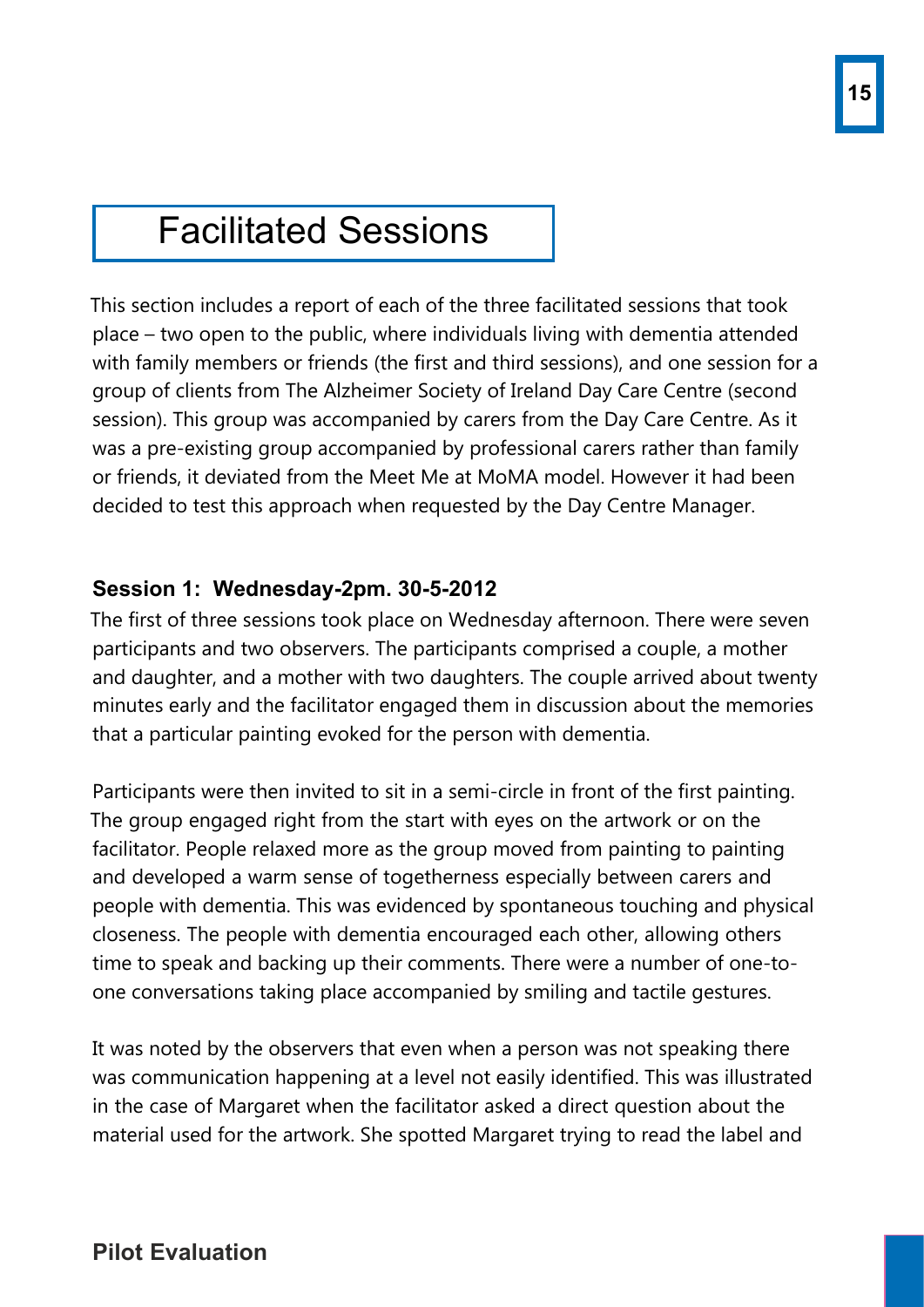**16 Facilitated Sessions**

remarked to her that she "had it sussed". Margaret laughed and was clearly delighted at this spontaneous exchange and the way her actions had been noticed. One woman very aptly used the word "falling" to describe the Tony O'Malley painting and though perhaps mildly embarrassed when the facilitator complimented her on this description she was visibly pleased.

It was noted that people found abstract questions more difficult (e.g. "what is a UFO" or "what do people use TV for?"). They were very interested and engaged with discussions that took place around colours used in the paintings. Remarks made during the session included: "very good painter", "lovely" "the best" and "I love that picture."

Following the session, there was a cup of tea for the group; this was an enjoyable social interval where participants and carers spoke openly about what the experience meant to them. One carer remarked that she felt like picking up her brushes to start painting again and that she had felt drawn into some of the paintings during the programme. Margaret's daughters pointed out that they could rarely take their mother to public places due to concerns about how her behaviour might be experienced. They commented that the session had provided a lovely space to spend a relaxing afternoon with their mother and to engage with her in something she clearly enjoyed so much. When they were asked, each of the participants said they would be happy to come back again.

#### *Challenges: Session 1*

When invited to look closely at the work, one participant was inclined to repeatedly touch the paintings. The facilitator overcame this by ensuring she stood between the participant and the work, verbally reinforcing that the paintings cannot be touched as this can damage them. Whilst at the same time she gently touched the participant on the arm and guided her back towards her seat to rejoin the group.



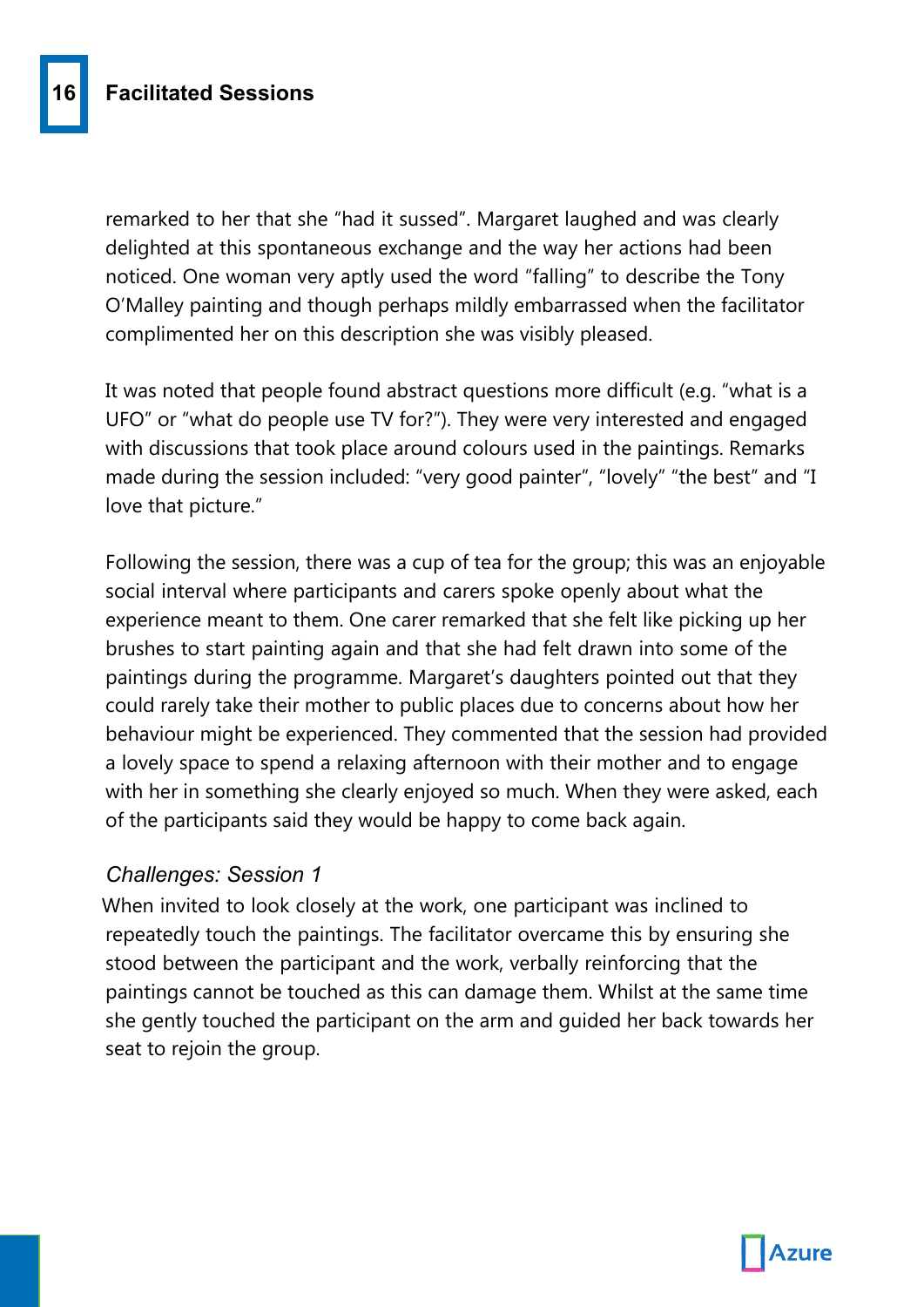**17**

#### **Session 2: Thursday-11.30am. 31-5-2012**

This group was from The Alzheimer Society of Ireland's Day Centre and came with the manager. There were sixteen people including two people, a man and a woman, with visual impairments, one of whom was both blind and hard of hearing. There was only one hour's advance notice that these two people were part of the group and the facilitator had to make a special effort to make them feel included. Some people seemed more withdrawn than others, and one woman, Christine, was reluctant to join the group initially. Each client was accompanied by a professional carer.

Once the discussion started, participants displayed high levels of interest and engagement, most people having their eyes on the paintings or the facilitator for the duration. This was also true of one of the visually impaired people, who had peripheral vision. He contributed a lot and was very engaged. The second visually impaired person who was also hard of hearing did not contribute.

The facilitator gave everyone an opportunity to contribute and most did so. Sometimes they contributed without prompting but mostly when asked a question directly. They listened to what others had to say and occasionally expressed contrary opinions such as one woman disagreeing that a painting was "depressing" as viewed by some of the other participants. Comments made about the paintings included "it's nice", "it's colourful", "I like it", "I don't think it's depressed", "It's as if something is preventing it coming out", "it's like a dream". When asked what words occurred to them on viewing one abstract painting, the responses included "red", "a butterfly", "an iron", "I don't know how I feel about it....I feel all mixed up."

The staff members present were observed to be reluctant to contribute at first, but this changed as the session continued and they joined in with the people they were caring for. The observers felt that this showed a sense of engaging together in the session rather than staying in a 'caring' role.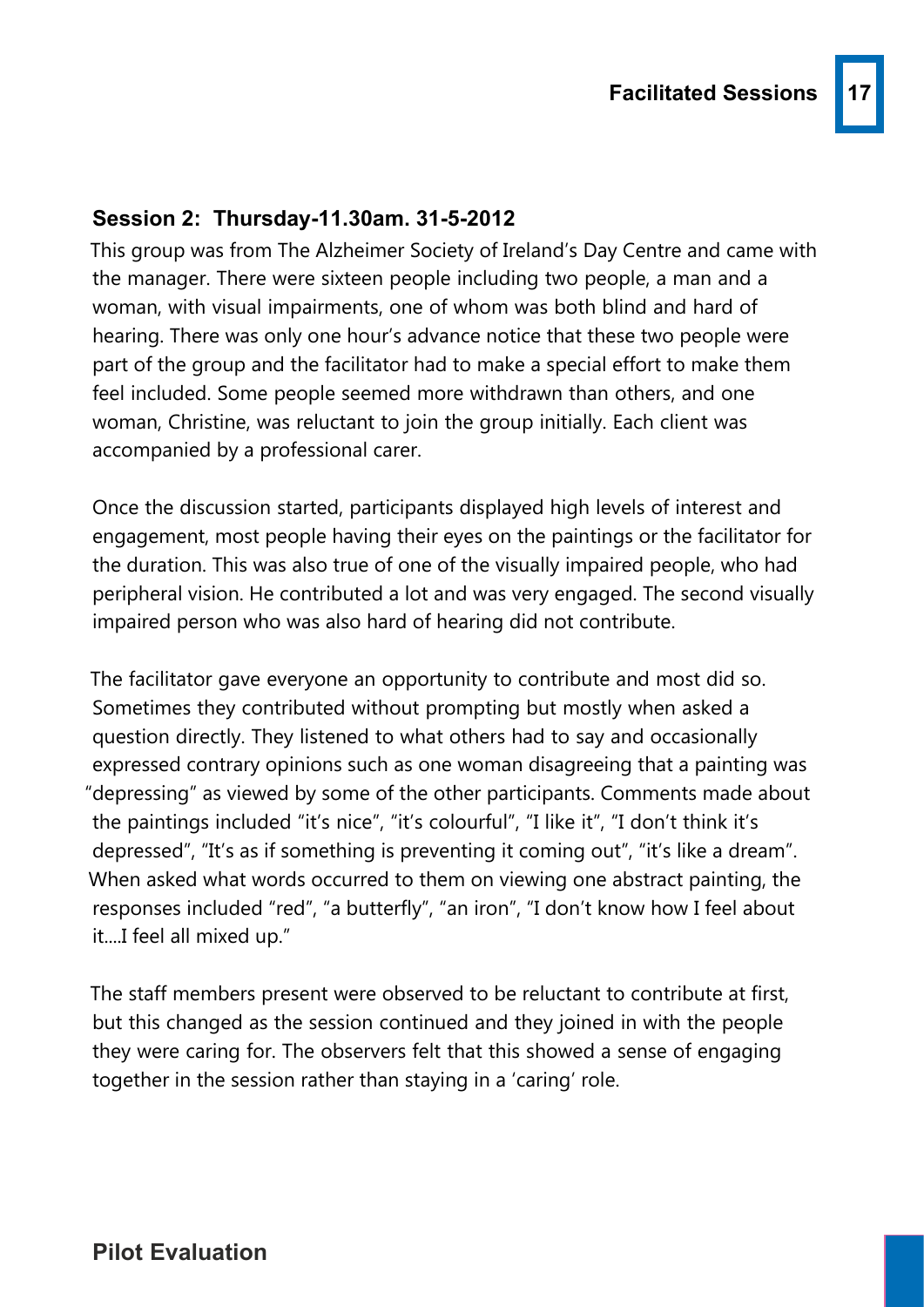The dynamic was quite different from the session the previous day - more spontaneous discussion between the participants, less physical closeness, but again real engagement. There were two participants who seemed anxious, one in particular, Christine, looked cross and did not take part in the discussion. A second participant, Noel, was quite anxious, keeping his eyes down and looking at his watch, but he seemed to relax as the session went on and contributed when asked for his opinion. Christine contributed nothing when asked questions twice by the facilitator.

However, towards the end of the session, when work by artist Tony O'Malley was being discussed, Christine volunteered how she knew the artist and his sister. Following that engagement with the facilitator, her whole demeanour changed, she turned around and smiled at the room. Participants, including Christine and Noel, who were asked when leaving, if they had enjoyed it and would be interested in coming again, said they had and they would.

#### *Challenges: Session 2*

The group arrived a half hour late. However, as the facilitator had allowed extra time between the two sessions on that day, this did not become an issue.

Shortly before the session, the facilitator received a phone call from the Manager of the Day Care Centre, to say that two of the participants of that session were severely visually impaired, and that a small number of the participants had hearing difficulties. The facilitator requested that these participants be identified on their arrival. At the beginning of the session the facilitator asked carers accompanying people with hearing and sight difficulties to ensure that they placed their chairs towards the front. There was initially some reluctance to do this. However, when the carers witnessed the increasing participation of these people as the session progressed they made a point of moving them to the front.

The facilitator explained to the partially sighted participants that she would be asking the group questions about what they saw in the paintings being viewed. She undertook to make a point of describing the works at intervals throughout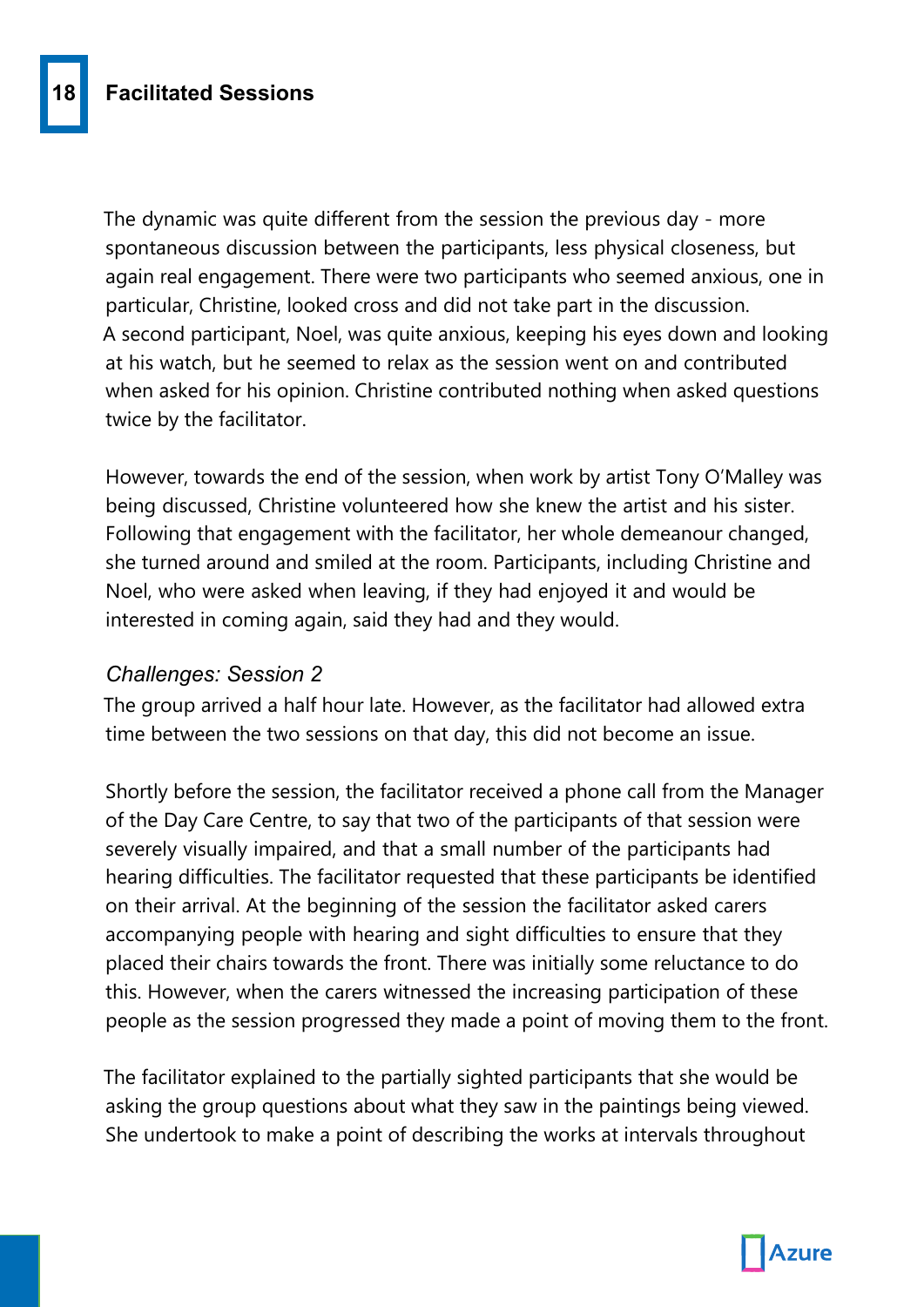the session so as to enable them to take part in the discussion. One of the people concerned participated to quite an extent whilst the other, who also had a hearing difficulty, did not contribute.

#### **Session 3 Thursday 2pm. 31-5-2012**

Unfortunately, there were a number of cancellations by prospective attendees at the last minute. This meant that there was only one woman with memory loss - Nuala, who attends a Health Service Executive day-care facility - who came with an artist who had been working in that centre. There were two observers. All joined in the discussion because of the small numbers.

Nuala and the person accompanying her appeared quite at ease with each other. The fact that the person who accompanied her was an artist and was quite comfortable in her surroundings may have helped to gel the small group. Nuala did exhibit some signs of what appeared to be anxiety at the beginning of the session, such as hand-wringing and moving from one foot to the other; however the intensity of these gestures reduced as the session continued. She showed pleasure on a number of occasions throughout the session, notably when looking at a street scene with houses, and when prompted by her carer, remembered houses she used to paint herself. Questions about colour and questions based on the personal preferences tended to elicit a more enthusiastic response than factual questions about the artwork.

Nuala gave more involved and developed responses when considering the abstract works by Tony and Jane O'Malley. When viewing an abstract work of a fish in a pond by Jane O'Malley she voiced quite confidently, that what she saw was cornfields, a bird and a flowering bush.

The facilitator was mindful of the focus being primarily on one person and, having asked Nuala directly if she had had enough, ended the session early and invited all to a cup of tea to which Nuala responded positively. This was a very relaxed occasion at which Nuala evidently enjoyed directly engaging with the artist who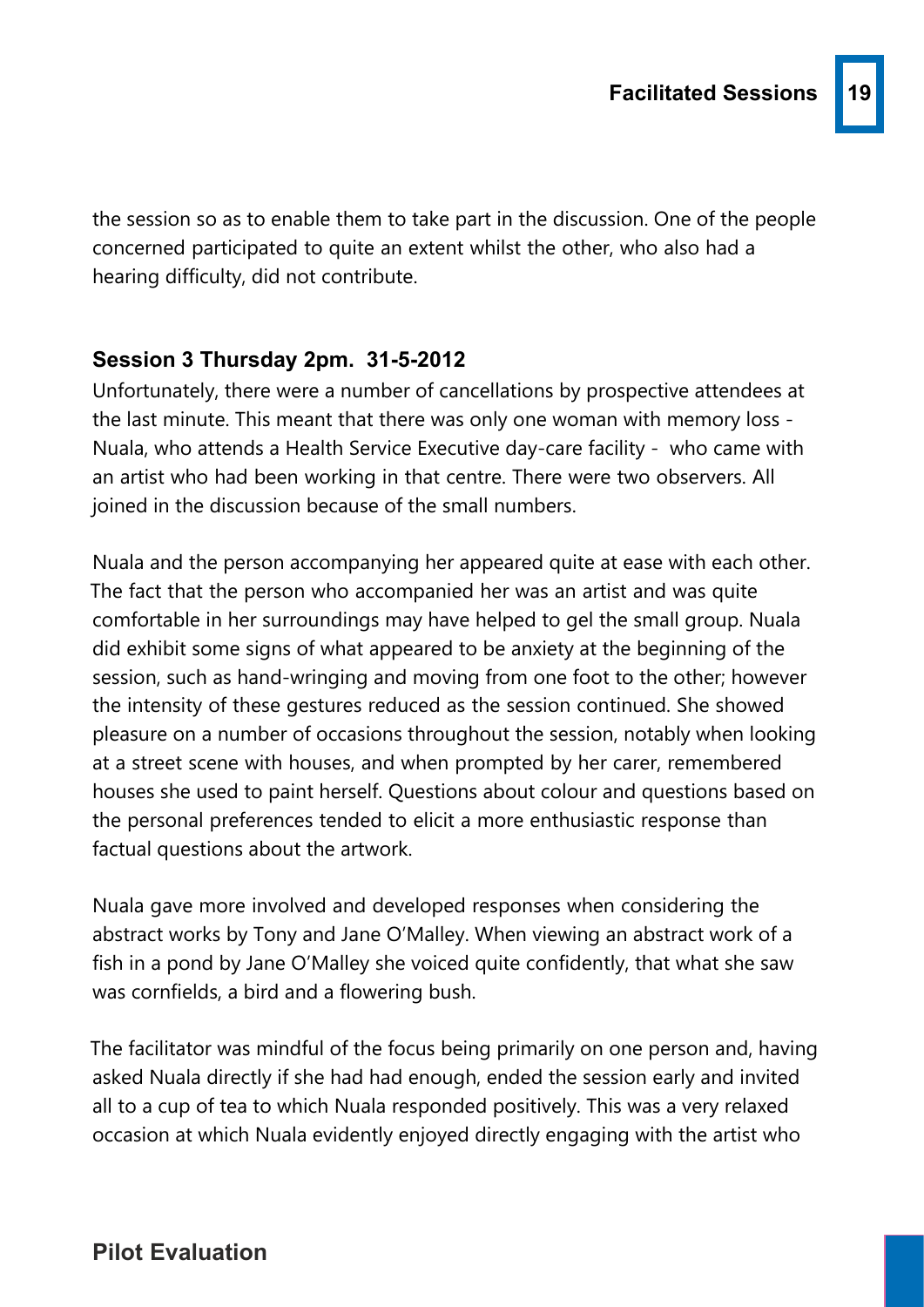accompanied her as they made plans to go and study the view from Nuala's window.

#### *Challenges: Session 3*

Due to bad weather on the day, two couples cancelled as they were nervous of the possibility of slipping on the way to the venue, on account of the rain. Two people expected from a HSE day-care facility cancelled due to illness. This meant there was only one person with dementia, Nuala, and her friend/carer (a professional artist), who attended this session. Nuala asked would there be more people coming. The facilitator helped to lessen the entire focus being on Nuala by occasionally inviting the participation of the observers, thereby orchestrating a more natural group dynamic. The session time was shortened by the facilitator when Nuala assented that she would like a cup of tea.

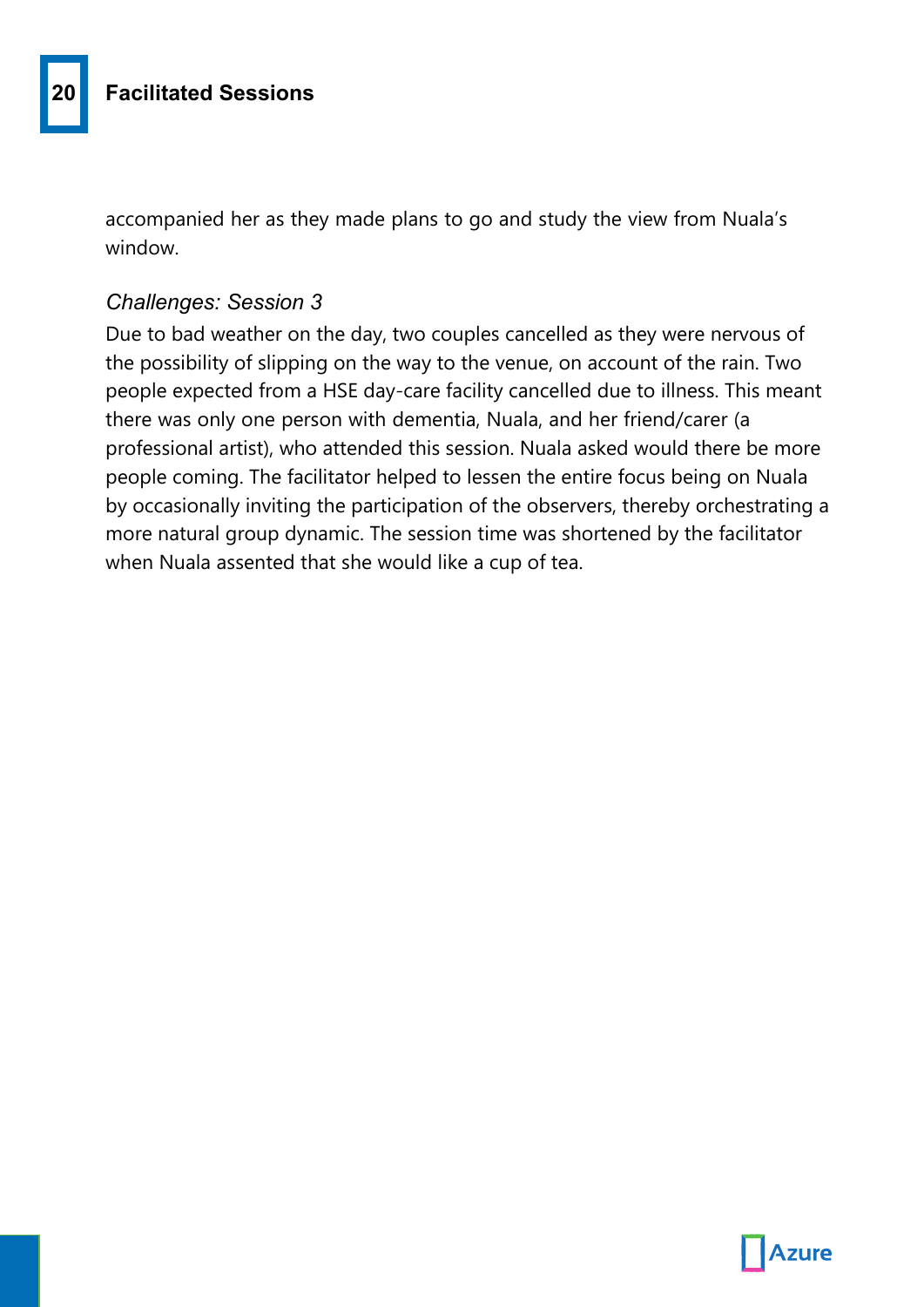# Analysis

Overall the programme was considered a very positive experience from the various perspectives of those who participated in the pilot programme. The analysis was approached under the following headings:

#### **Recruitment**

A comprehensive approach to the publicising of this programme was undertaken. Some aspects worked better than others. Due, at that particular time, to the heavy workload of two of the services of The Alzheimer Society of Ireland involved, there was an unavoidable delay in starting the promotion of the programme with them. However, direct contact and one-to-one meetings were held with local service providers including, the Alzheimer Society of Ireland, The Carers Association and a local residential care facility.

It was found that these were the most productive contacts, in other words - those whose function involves providing support for people with dementia. Most of the participants heard of the programme through these sources, which underlines how people with dementia can be very difficult to reach unless they are already availing of services. The groups were comprised of participants experiencing significantly different levels of memory loss as well as considerable physical disabilities in some cases.

### **Choice of Venue & Artwork**

A lot of thought went in to choosing the most appropriate available venue and, given that it was not a traditional gallery context, it worked exceptionally well. There was wheelchair access which is essential. The large bright airy room was easily navigable and was adjacent to a very pleasant comfortable reception area where the participants gathered afterwards for a cup of tea.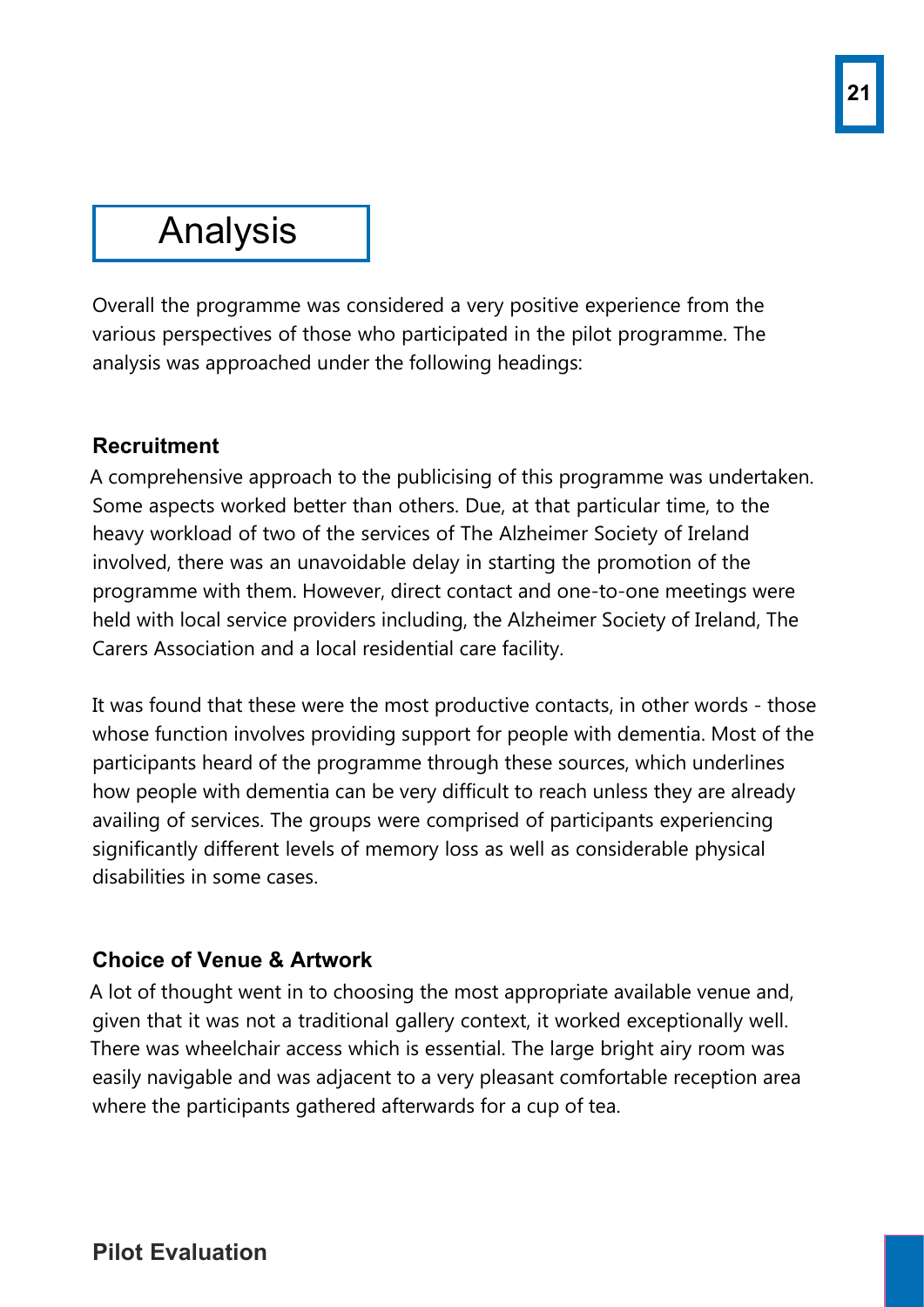Careful choice of artworks was equally important as it allowed for a range of discussions and interactions on different topics, from simple straightforward comments to more complex exchanges.

### **Training for all Staff**

The training provided by The Alzheimer Society of Ireland and the Butler Gallery for the observers and the Butler Gallery staff was focused and comprehensive. It was pivotal to equipping personnel involved with an awareness of the disability and how to sensitively communicate with people who live with dementia.

### **Set-Up & Social Aspect**

The sessions were managed well in terms of the practicalities, such as access, signage and seating. The choice of stools or chairs offered, acknowledged the different needs of the participants and in the case of the stools, facilitated ease of movement around the exhibition. Clear signage and similar name tags for everyone enabled registration to take place in a relaxed fashion. This in turn helped to generate an air of cohesion and equality within the groups, enhancing the whole social aspect of the event. The much enjoyed 'cup of tea' which followed the sessions, when time allowed, further promoted this social dimension.

#### **Bookings & Participant Information**

The facilitator took bookings by phone for the two sessions that were open to the public. This gave her the chance to acquire background information on those attending as well as to inform them what to expect from the programme. The facilitator was also able to establish herself as a reassuring point of contact.

### **Facilitated Sessions**

The observers' comments and all the feedback suggests the sessions worked on a number of levels and the participants enjoyed them. This was confirmed by Ruth

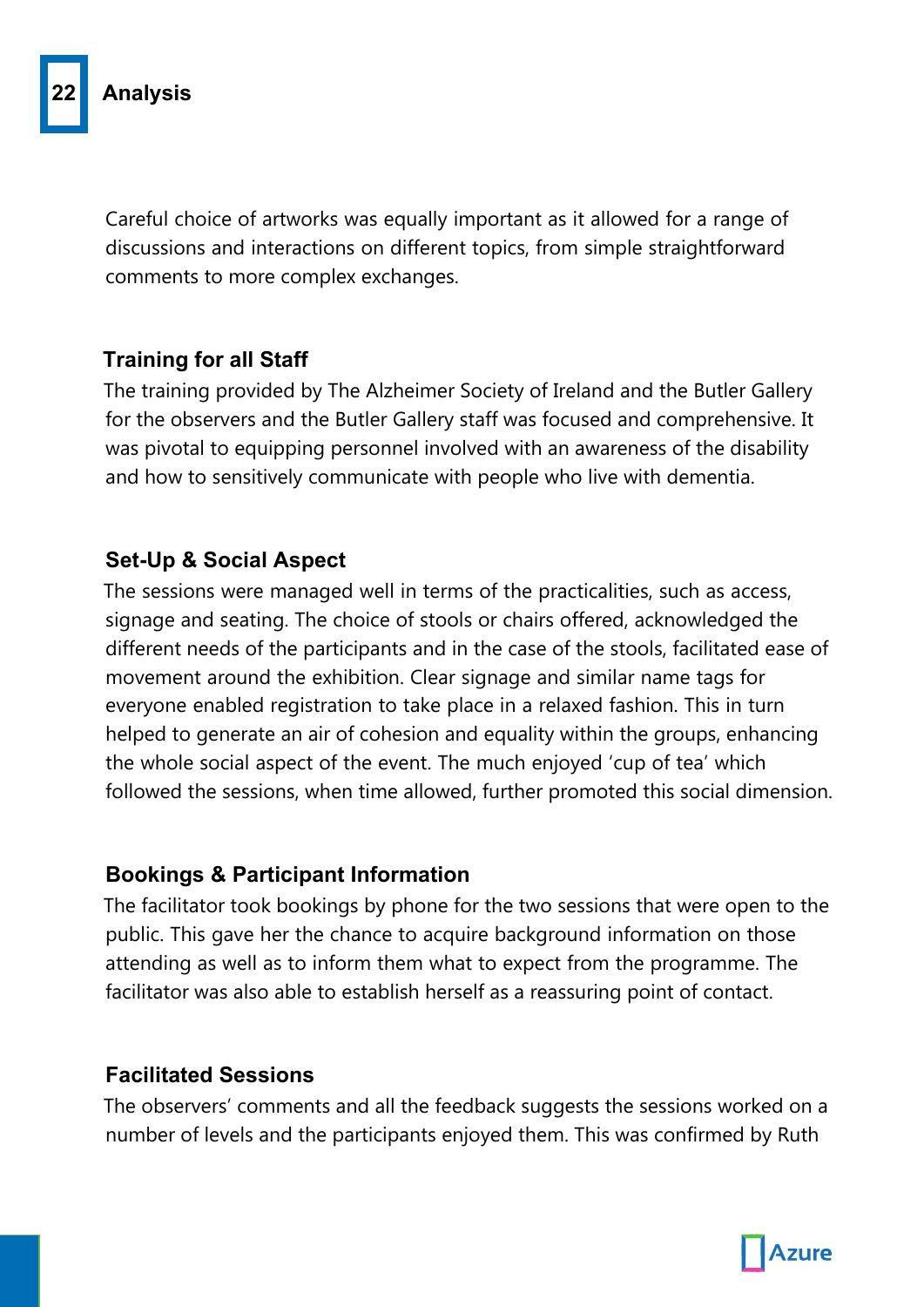O'Gorman, Manager of the Day Care Centre who subsequently emailed the facilitator and The Alzheimer Society of Ireland to this effect, saying that some of the clients "really seemed to be on a high" after the session and that one client who would not be considered very sociable "spoke at length about it afterwards."

Unfortunately, there were a number of cancellations at the last minute due to participants being unwell or unable to attend due to bad weather.

#### **Facilitation Skills**

It was apparent that the skills of the facilitator were fundamental to the success of the programme. Her intuitive communication with the participants encouraged their progressive relaxation and enabled an atmosphere whereby they could really engage with the artwork and take the time to give considered responses. Her strong intuitive sense with regard to how and when to focus on specific individuals in order to draw them out, helped people who were reluctant to be part of the discussion to be part of the group. This enabled the balance to be maintained between being welcoming, friendly and caring without tipping over into condescension or patronisation.

The multiple disabilities which affected some of the participants (for example, hearing and sight impairments) increased the need for skilled facilitation and careful planning, and also points to the desirability of obtaining these kinds of details well in advance. Sufficient notice was not, however, available in respect of some participants in one session (Thursday morning), which was unfortunate. Despite this, skilled facilitation ensured that the workshop was as inclusive as possible in the circumstances.

#### **Day Centre Group**

The Meet Me at MOMA model focuses on people with dementia and their family/friends, but one session deviated from that model, in having a pre-existing group with professional carers from a Day Care centre (the difference being that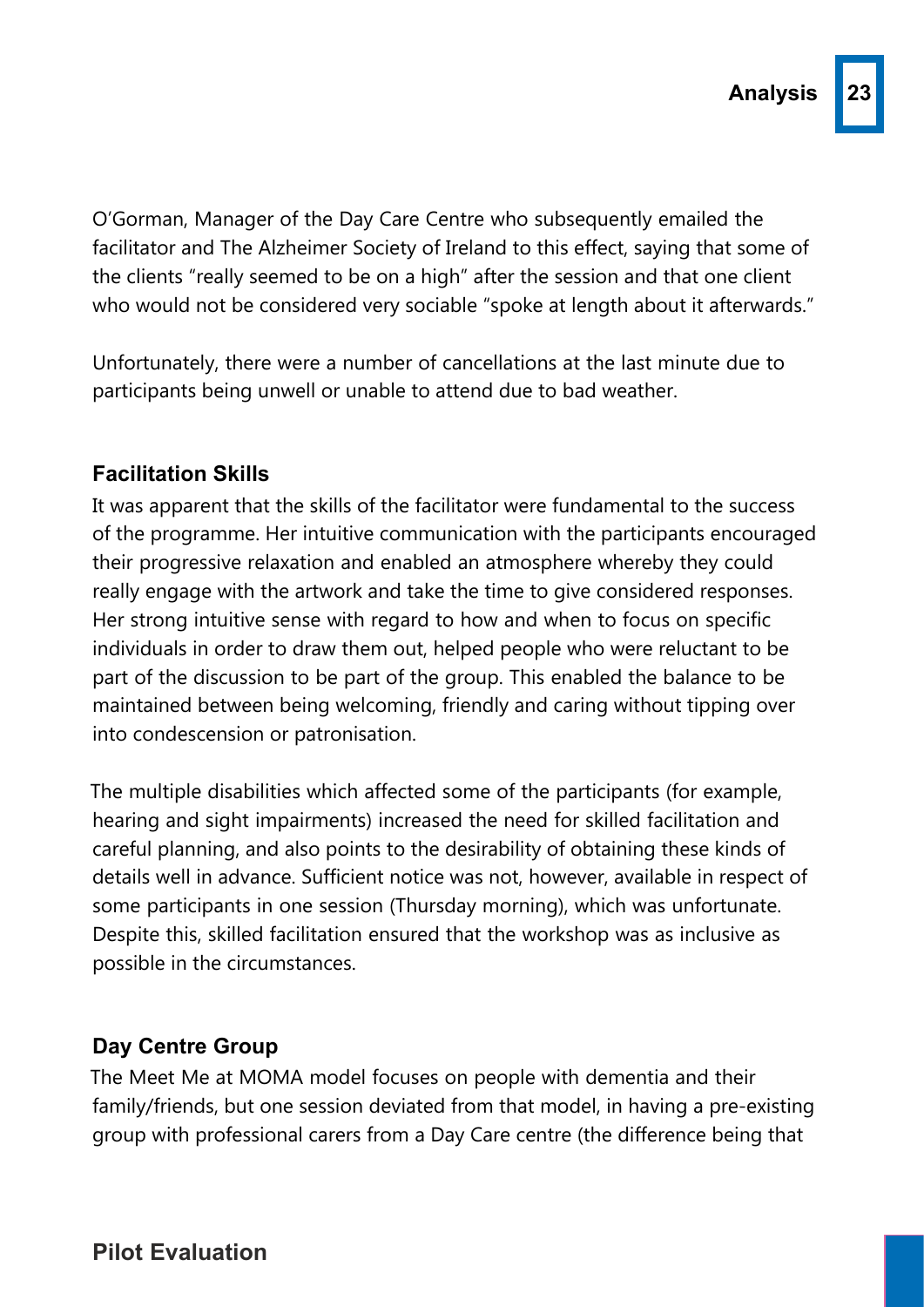they did not make contact individually, and they were not accompanied by family or friends). This session still worked well in the opinions of the observers, the facilitator, and the Manager of the Day Care Centre. It included both clients and carers in the discussion. A key element of success was the strong buy-in by the centre Manager, who ensured that each client was accompanied by a carer (providing both security and a sense of occasion.)

### **Steering Group**

All steering group members actively contributed to the programme at different levels, with different but complementary input. All of the four partners have a different remit but the programme facilitated working to a common objective. There was a high level of buy-in and sustained motivation. It also meant that the project was planned, delivered and evaluated within a time-frame of approximately four months.

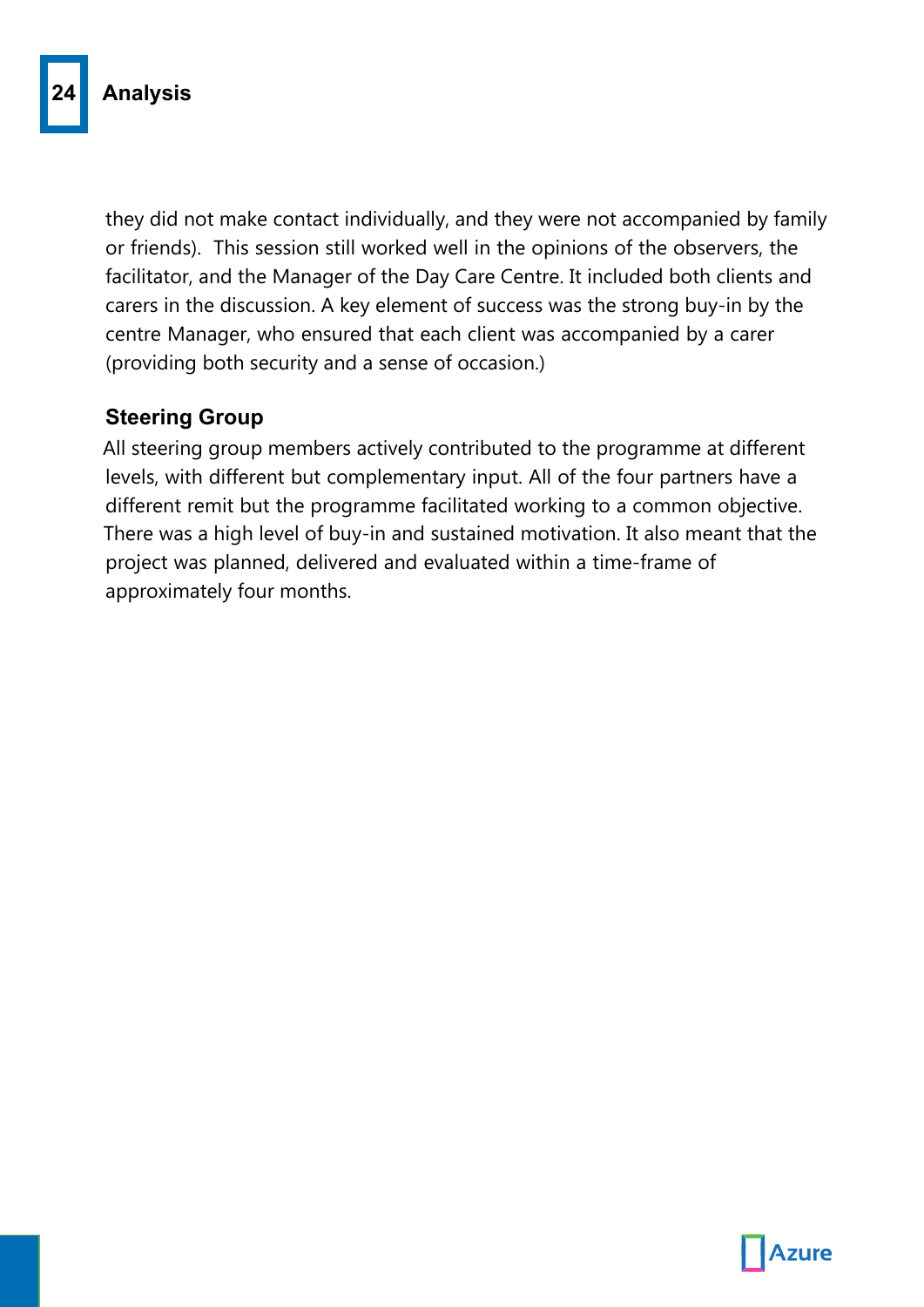# Recommendations

The following are the recommendations to be considered in any future roll out of the programme:

### **Recruitment**

A sufficiently long lead-in time needs to be allowed for a comprehensive awareness drive to impact on the target audience and, if a media campaign is included (something that would need careful consideration), to raise awareness in the greater community.

Face to face contact is crucial with potential stakeholders in order to explore opportunities and source champions at local level. Service providers are an important resource in promoting the programme within their client base. They can also help (and should be asked) to identify any physical and sensory disabilities that require consideration and indicate the stage of dementia being experienced by the different participants.

It can be challenging for people at the earlier stages of dementia and for their relatives, to engage with others at a more advanced stage. Therefore, it is recommended, where possible, that grouping people together who are at a similar stage of dementia is desirable (as per the MoMA model).

### **Choice of Venue & Artwork**

Whereas ideally, the event should take place in a gallery setting, it is possible, with careful consideration of all the requirements to find other suitable venues that can be easily accessed. The space needs to be appropriate for the exhibition of artworks. When curating the exhibition every effort should be made to choose a diverse selection, both abstract and figurative, that might have a resonance for the group**.** This gives the facilitator the opportunity to engage with the participants on a number of different levels. A theme for the exhibition enables a

# **Pilot Evaluation**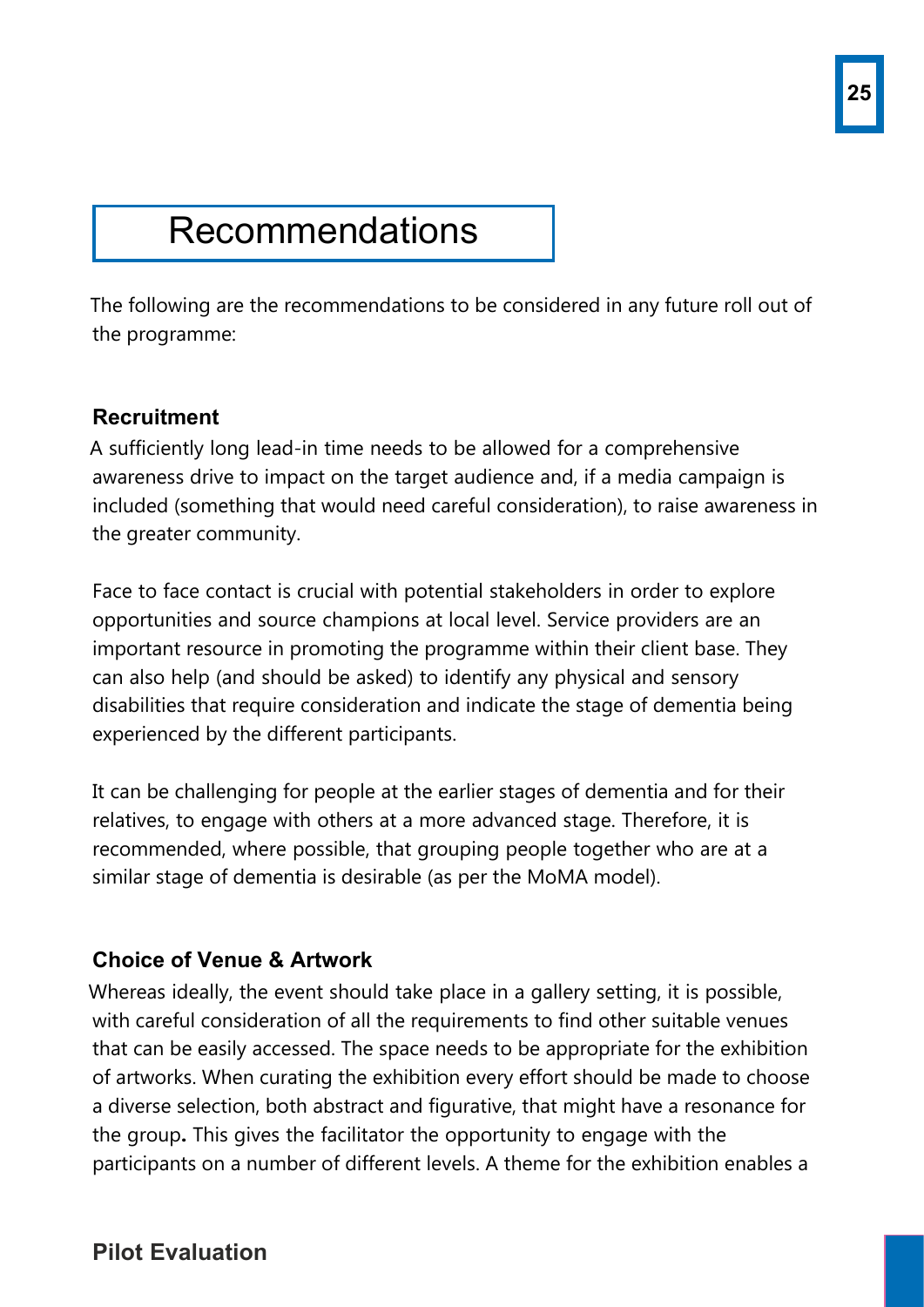particular line of enquiry to be followed and gives the facilitator the scope to expand on this with the group.

#### **Training of all Staff**

Training in dementia awareness is essential for all personnel involved in the delivery of the programme. It will give staff insight into the nature of dementia, how it affects those who live with the condition and their families. Such training will enable all concerned to feel more comfortable interacting with people with dementia. This in turn will contribute to the overall delivery of the programme in an informed and sensitive manner.

#### **Set-Up & Social Aspect**

 Rigorous attention to the practical details of setting up the venue for the facilitated sessions and for registration is important in achieving the correct balance in terms of acknowledging the independence, as well as the differing needs of the participants. Offering choice where possible to the participants anticipates some small effort and decision-making on their part. This helps promote the facilitation of the participants and their carers in meeting on an equal footing. The significance of 'a cup of tea' at the end of each session should not be underestimated in terms of providing a social context for both the people with dementia and their carers to socialise in a secure, relaxing environment.

#### **Bookings & Participant Information**

A well informed approach to this initial contact is advised in order to establish a reassuring point of contact and to determine the necessary background information on the participants. This initial engagement should be recognised as the vital first step in establishing a relationship with the participants that can influence their perception of the programme.

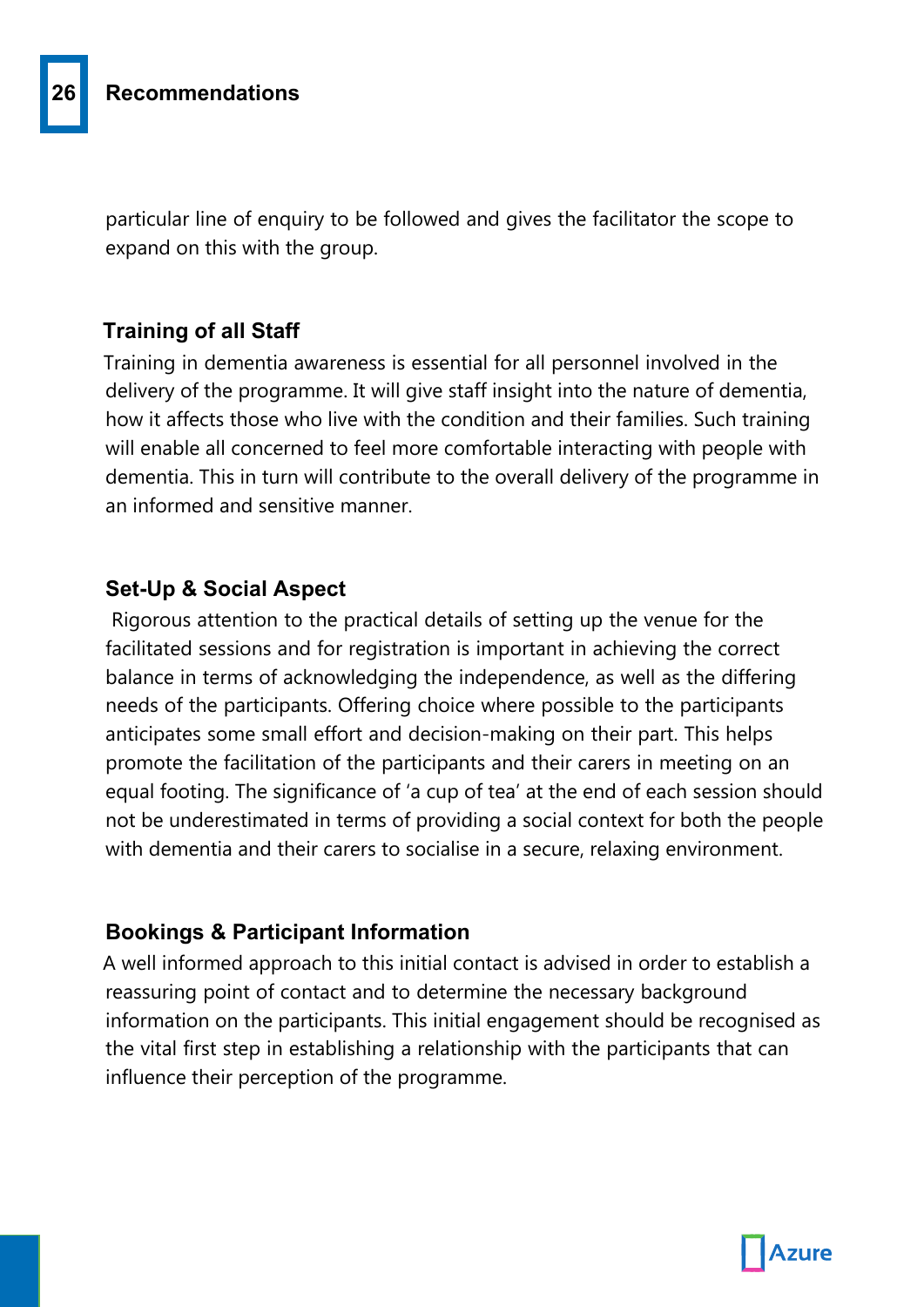#### **Facilitated Sessions**

Given the nature of the target group, a flexible approach needs to be adopted in order to accommodate participants with a wide variety of needs. Last minute cancellations or changes can also affect the anticipated dynamic of a group and these are factors which a facilitator needs to be able to work around in order to maximise the potential of the programme.

#### **Facilitation Skills**

Comprehensive training in communication and facilitation skills is required for delivering a programme such as Azure as well as innate characteristics like empathy and openness. Specialised skills such as the ability to communicate with individual participants, including those experiencing multiple disabilities, according to their need and ability, are also paramount.

#### **Day Care Centres**

Pre-existing groups of clients from Day Care Centres had not originally been considered as the main target for this project. However, this experience highlights the fact that this can work well with the support of management and staff. Opportunities for including family members should also be explored in the future.

#### **Steering Group**

In order to progress the roll out of the project, a range of partners will need to be part of a national steering group. These partners should represent people working in the area of ageing, the arts, and dementia, regionally and nationally. Once these links are established it will be possible to build and expand on these in terms of how and in what contexts the programme might be delivered.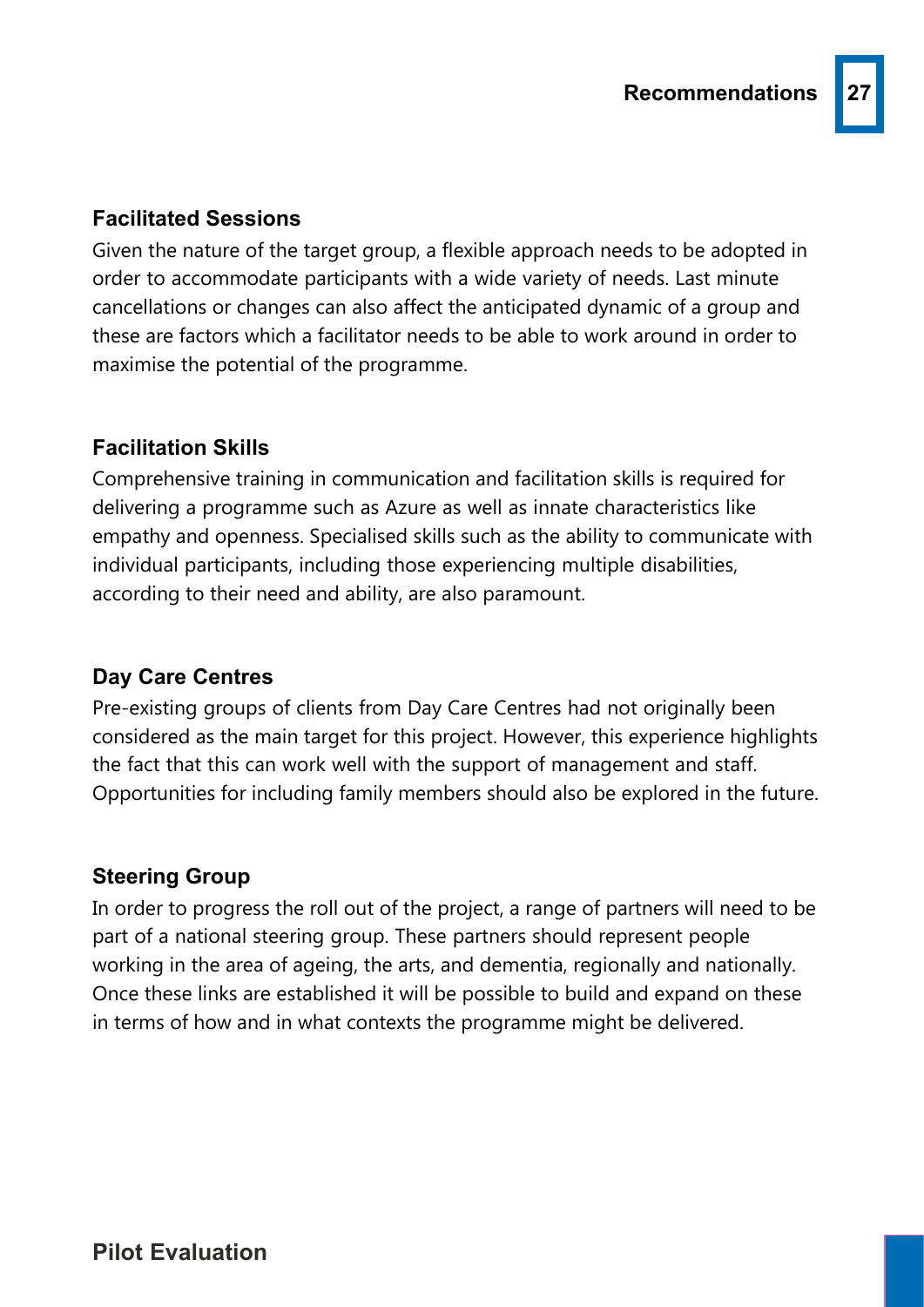# Conclusion

The Azure programme represents the piloting of a new way of including people with dementia and their family members and carers in the normal life of museums and galleries. Innovative in an Irish context, the programme relied on the Toolkit published in relation to the Meet Me at MOMA programme at MOMA in New York. A number of challenges were overcome to deliver the pilot, and a lot has been learned in the process. Aspects of the MOMA model were adapted for the particular context, and these were judged to have worked very successfully.

Overall, the pilot is considered by the partners who collaborated to make it happen to have demonstrated tremendous potential. They are keen to find ways of making the possibilities of dementia-friendly arts provision better known, and of taking the work forward to include more arts venues and to reach more people living with dementia. Many thousands of people in Ireland are already living with dementia, and it is estimated that over 140,000 people will be living with the condition by 2041. Given this context, arts organisations that aspire to inclusivity must plan to find ways of including them and their carers in their mainstream provision. We hope that the Azure programme can start to inform the new awareness and planning that will be required for this to happen.

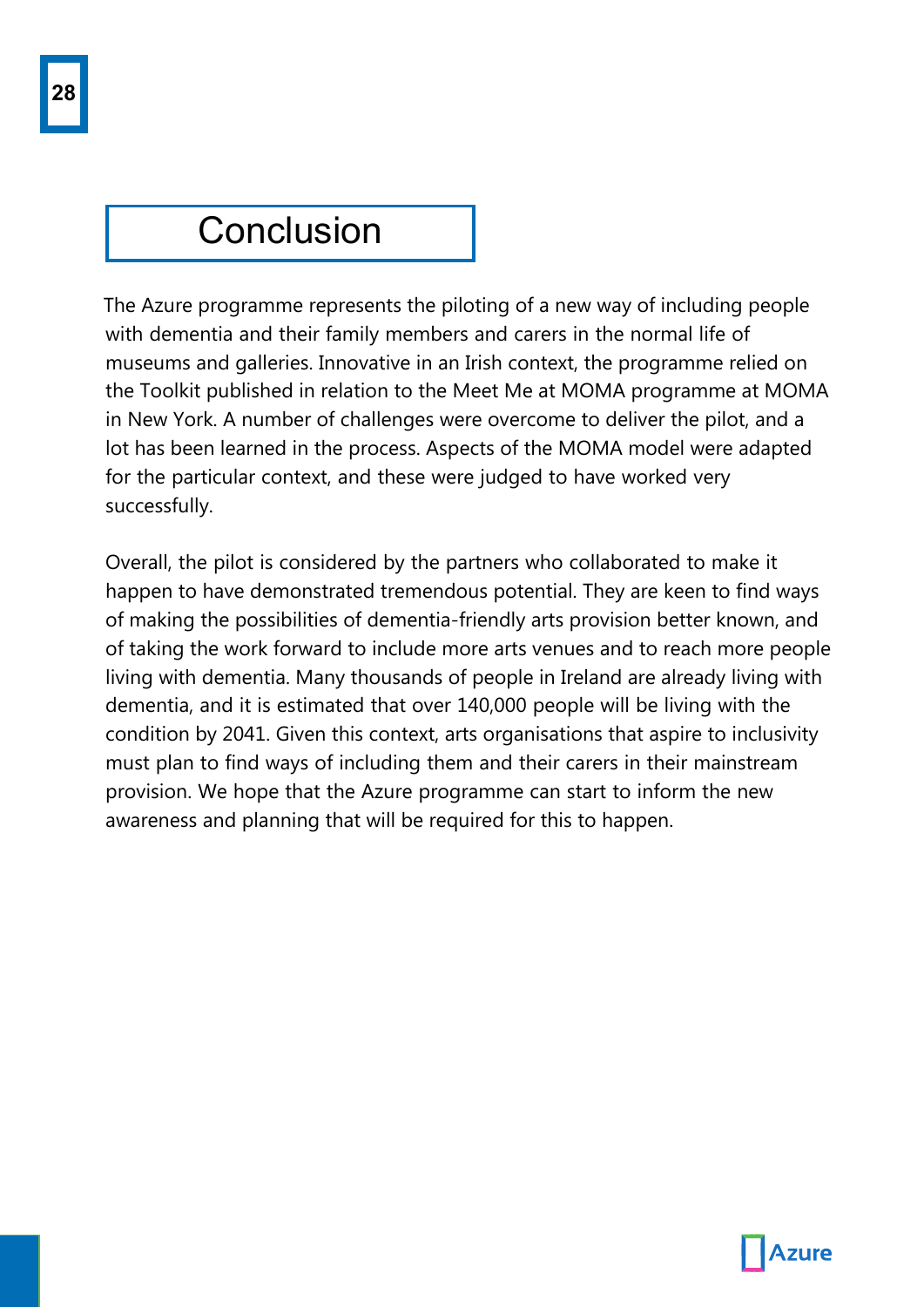# Appendices

# **Appendix 1 - Advance Information Form**

#### *Introduction*

The Azure Project is for people with Alzheimer's and their care givers. It is an arts initiative being developed by the Butler Gallery in partnership with Age & Opportunity, the Irish Museum of Modern Art and the Alzheimer Society of Ireland. The aim of the project is to give people with Alzheimer's and a family member or friend, a stimulating enjoyable, social experience. It would help us with the future planning of the programme to have your response to the following questions in advance of the session.

Name \_\_\_\_\_\_\_\_\_\_\_\_\_\_\_\_\_\_\_\_\_\_\_\_\_\_\_\_\_\_\_\_\_\_\_\_\_\_\_\_\_

\_\_\_\_\_\_\_\_\_\_\_\_\_\_\_\_\_\_\_\_\_\_\_\_\_\_\_\_\_\_\_\_\_\_\_\_\_\_\_\_\_\_\_\_\_\_\_\_\_\_\_\_\_\_\_\_\_\_\_\_\_\_\_\_\_\_\_ \_\_\_\_\_\_\_\_\_\_\_\_\_\_\_\_\_\_\_\_\_\_\_\_\_\_\_\_\_\_\_\_\_\_\_\_\_\_\_\_\_\_\_\_\_\_\_\_\_\_\_\_\_\_\_\_\_\_\_\_\_\_\_\_\_\_\_

\_\_\_\_\_\_\_\_\_\_\_\_\_\_\_\_\_\_\_\_\_\_\_\_\_\_\_\_\_\_\_\_\_\_\_\_\_\_\_\_\_\_\_\_\_\_\_\_\_\_\_\_\_\_\_\_\_\_\_\_\_\_\_\_\_\_\_ \_\_\_\_\_\_\_\_\_\_\_\_\_\_\_\_\_\_\_\_\_\_\_\_\_\_\_\_\_\_\_\_\_\_\_\_\_\_\_\_\_\_\_\_\_\_\_\_\_\_\_\_\_\_\_\_\_\_\_\_\_\_\_\_\_\_\_

\_\_\_\_\_\_\_\_\_\_\_\_\_\_\_\_\_\_\_\_\_\_\_\_\_\_\_\_\_\_\_\_\_\_\_\_\_\_\_\_\_\_\_\_\_\_\_\_\_\_\_\_\_\_\_\_\_\_\_\_\_\_\_\_\_\_\_ \_\_\_\_\_\_\_\_\_\_\_\_\_\_\_\_\_\_\_\_\_\_\_\_\_\_\_\_\_\_\_\_\_\_\_\_\_\_\_\_\_\_\_\_\_\_\_\_\_\_\_\_\_\_\_\_\_\_\_\_\_\_\_\_\_\_\_

**1.** How did you hear about the project?

**2.** What are your expectations of this event?

**3.** Do you tend to participate in arts events or have you visited the Gallery before?

*Thank you*

**Pilot Evaluation**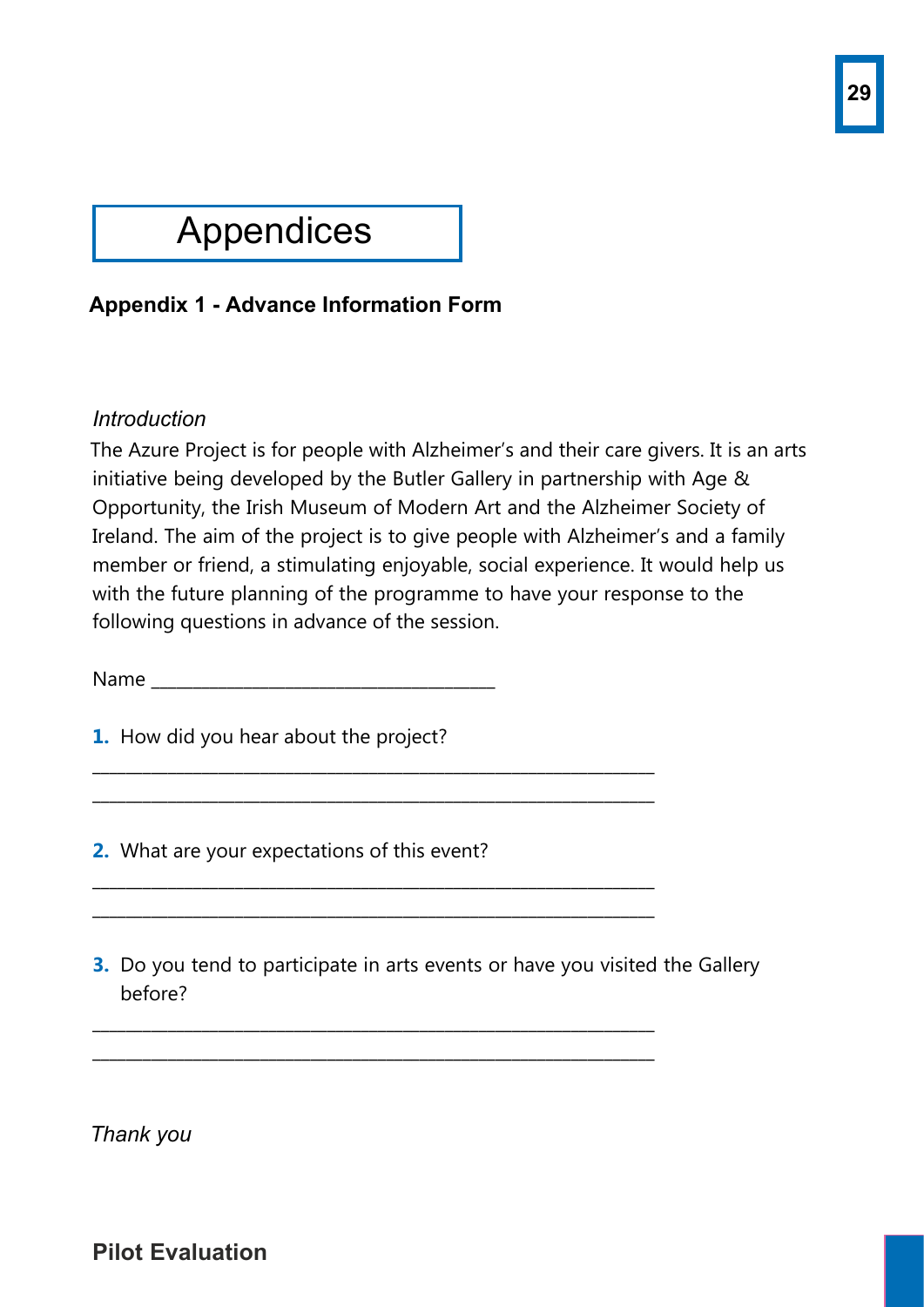### **Appendix 2: Observer Evaluation Form & Guidelines**

Observers should be as discreet as possible in how they go about observing individuals and refrain from taking notes during the event. Straight after the event they should make note of their observations in relation to the following headings.

Interest - eg. Eyes following educator; Responding verbally without prompting:

Pleasure - eg. Smiling or laughing; Reaching warmly to others:

Sadness - eg. Frowning; Eyes/Head down:

Anxiety - eq. Repetitive calling out; Leg jiggling/hand rubbing/tapping:

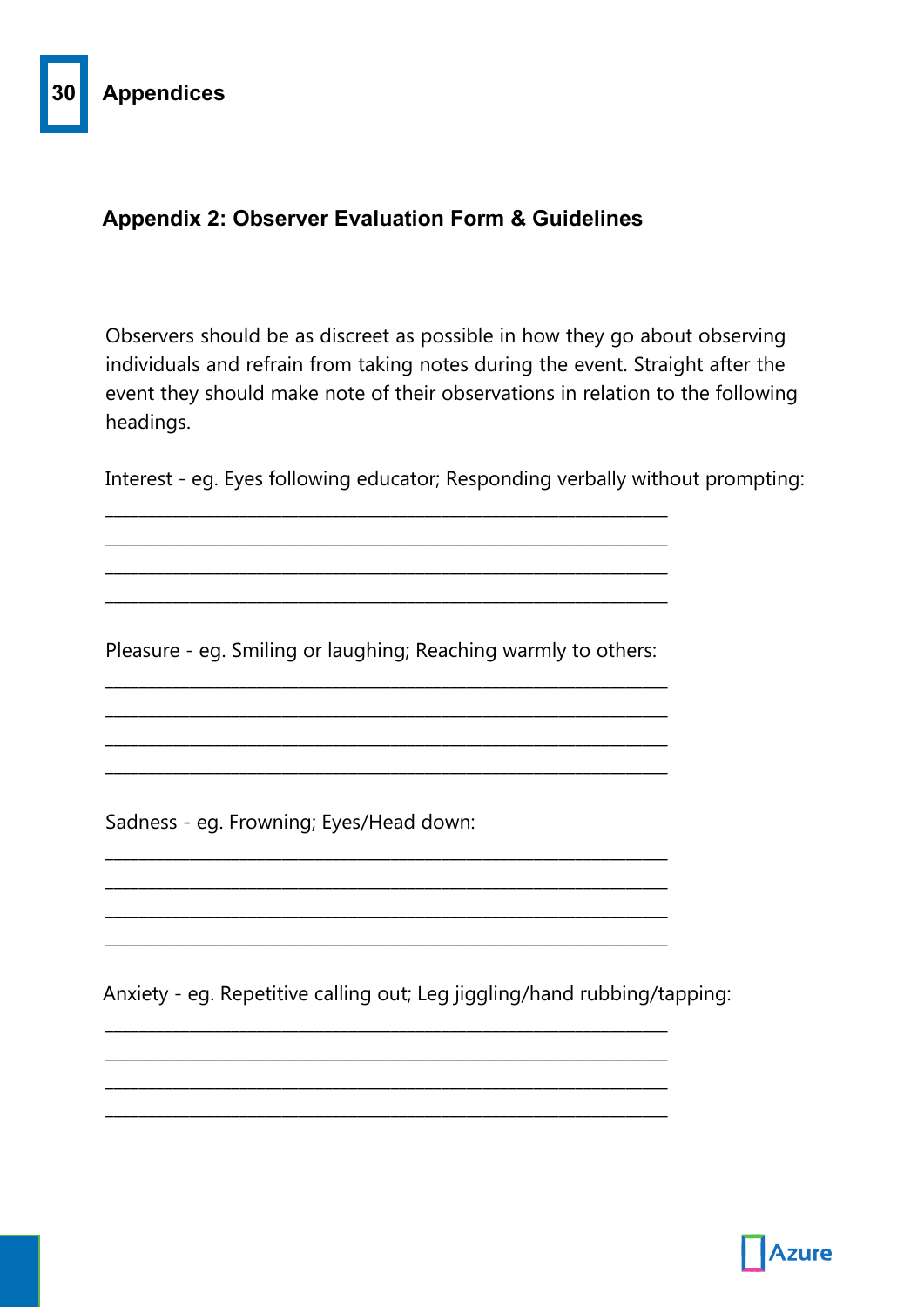Anger - eg. Making distancing gestures; Shaking fist:

Memories / Past Knowledge:

Group Dynamics - Please comment on the group's liveliness, responsiveness (to the programme, to each other, certain works, mood, agitation and anything that helps characterize this group:

<u> 1989 - Johann Stein, marwolaethau a bhann an t-Amhainn an t-Amhainn an t-Amhainn an t-Amhainn an t-Amhainn an</u>

Miscellaneous:

**Pilot Evaluation**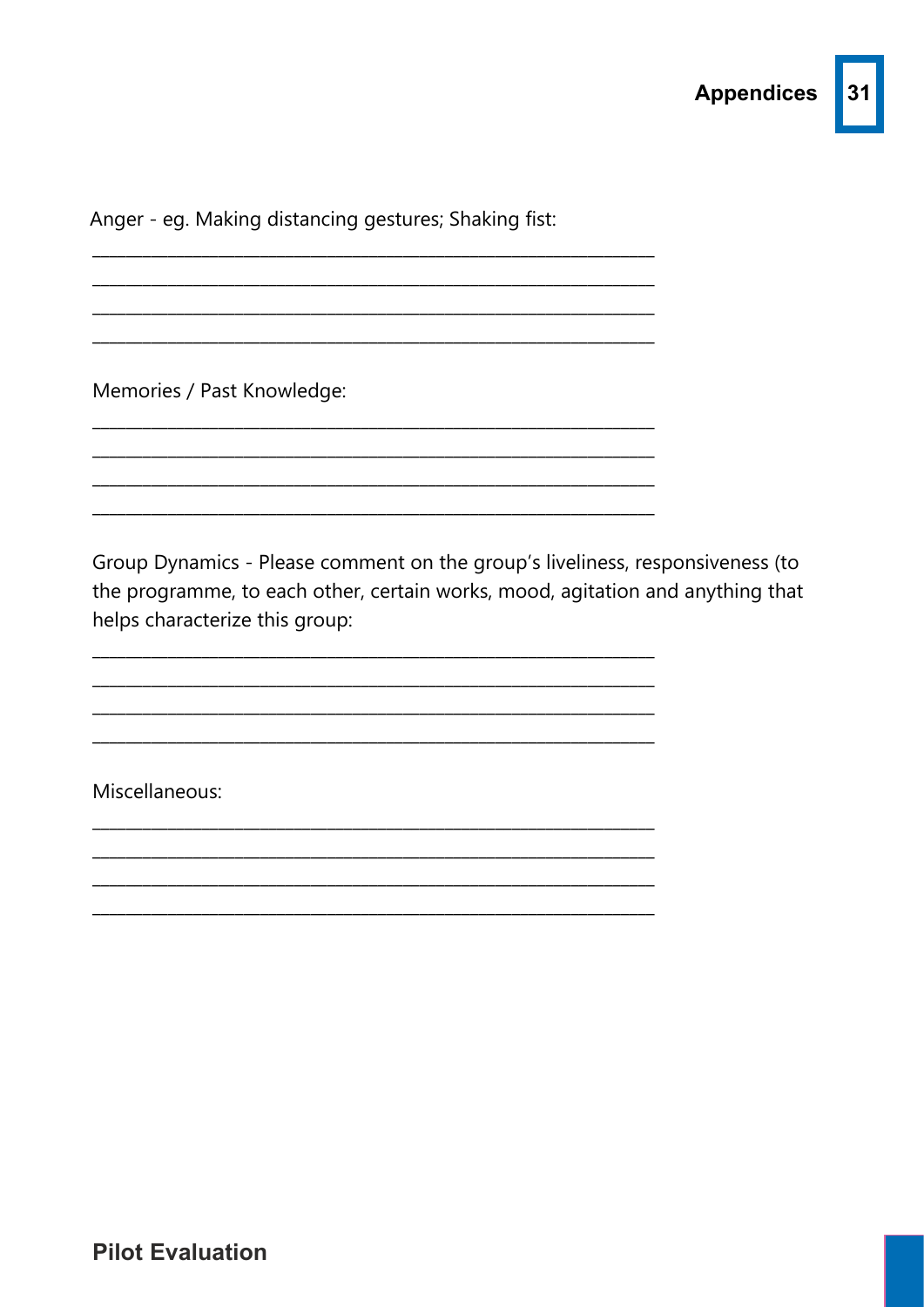### **Appendix 3: Verbal Feedback Form for after Event**

#### *Introduction*

We hope you have found the Azure Programme at the Butler Gallery stimulating and enjoyable. The programme has been developed in partnership with Age & Opportunity, the Irish Museum of Modern Art and the Alzheimer Society of Ireland. Your feedback will help to develop additional programmes and services.

#### *Questions*

- **1.** Did you enjoy the experience?
- **2.** Was it what you expected?
- **3.** How was it different from what you expected?
- **4.** What was the best thing about your visit?
- **5.** How could we make the experience better for you?
- **6.** Would you like to attend the Butler Gallery again?
- **7.** Would you like to have the opportunity to do other arts activities because of your Gallery experience?